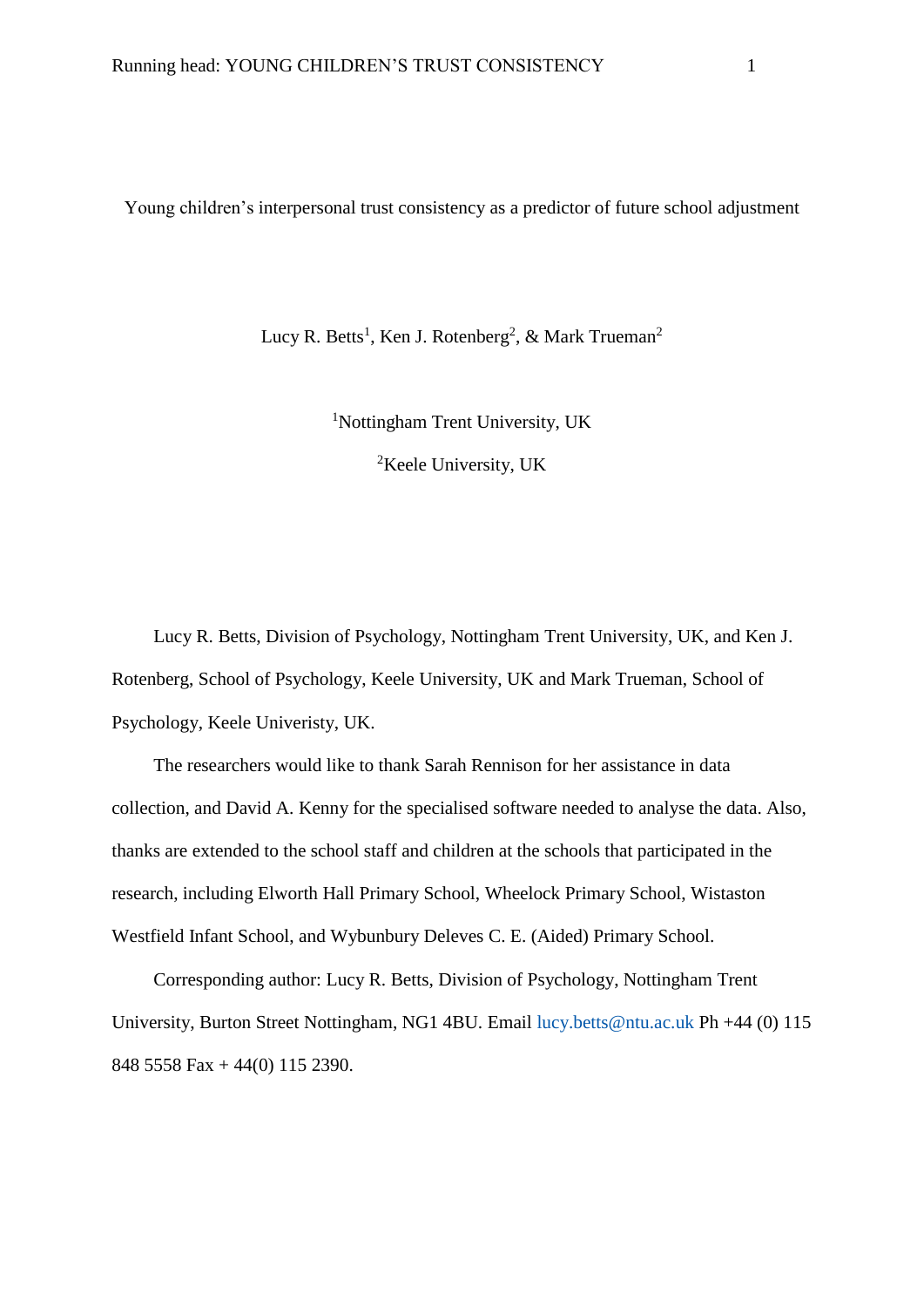#### **Abstract**

Young children's interpersonal trust consistency was examined as a predictor of future school adjustment. One hundred and ninety two (95 male and 97 female,  $M_{\text{age}} = 6$  years 2 months, *SD*<sub>age</sub> = 6 months) children from school years 1 and 2 in the United Kingdom were tested twice over one-year. Children completed measures of peer trust and school adjustment and teachers completed the Short-Form Teacher Rating Scale of School Adjustment. Longitudinal quadratic relationships emerged between consistency of children's peer trust beliefs and peer-reported trustworthiness and school adjustment and these varied according to social group, facet of trust, and indictor of school adjustment. The findings support the conclusion that interpersonal trust consistency, especially for secret-keeping, predicts aspects of young children's school adjustment.

*Key words*: interpersonal trust consistency, trust beliefs, trustworthiness, school adjustment, peer relationships, social relations model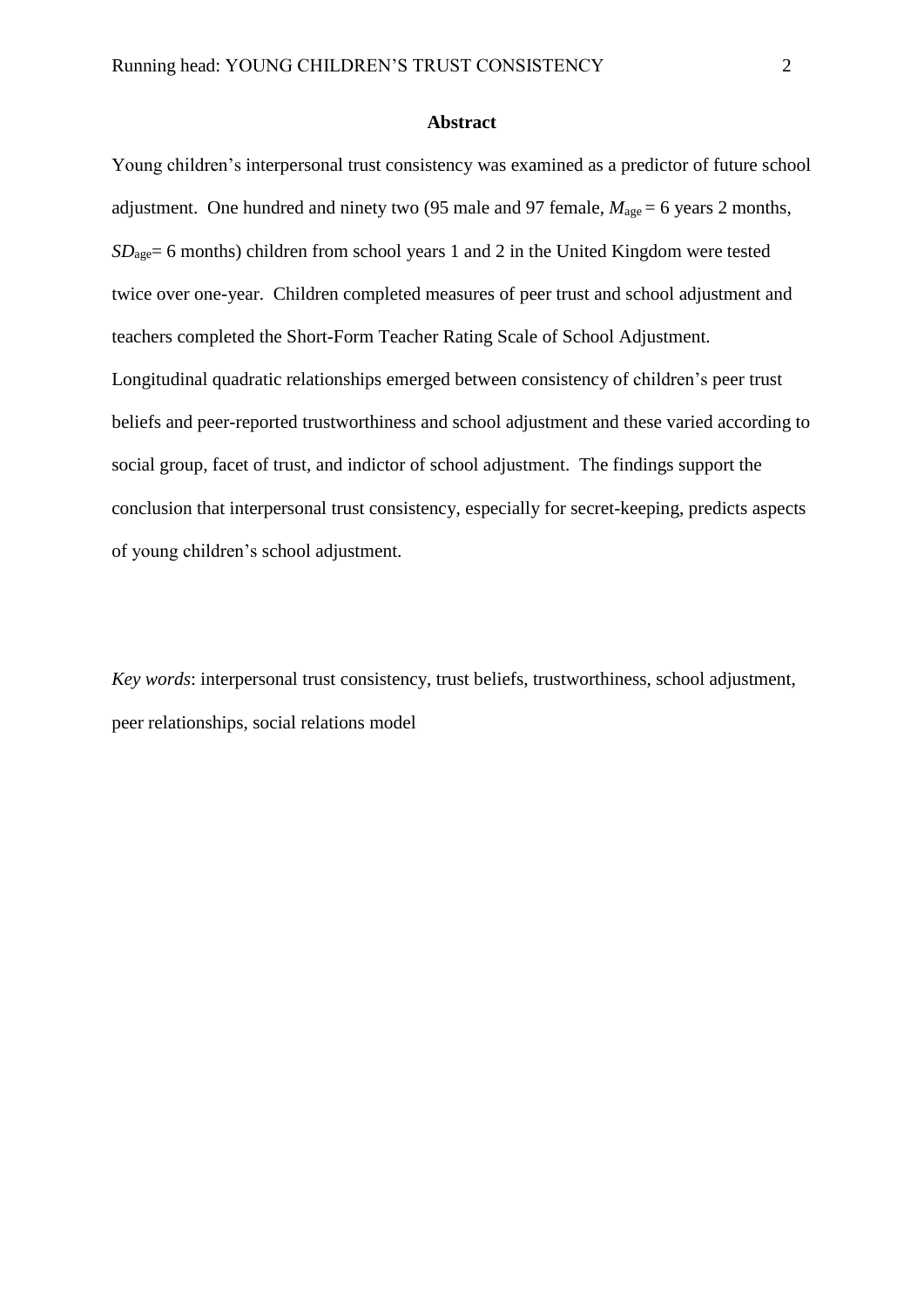Young children's interpersonal trust consistency as a predictor of future school adjustment

Trust is a multifaceted phenomenon representing the propensity to believe that the actions, words, or behaviours of an individual or group can be relied upon (Rotenberg, 1994, 2010; Rotter, 1967; Tschannen-Moran & Hoy, 2000). Consequently, trust has been regarded as the 'glue' needed to form and maintain social relationships (Rotenberg, 1994, 2010). From a developmental perspective, the emergence of trust is regarded as a crucial developmental stage (Erikson, 1963), with children from the age of three relying on trust for knowledge acquisition (Harris, 2007). Therefore, the role of trust and the importance of trust across the lifespan have been examined by researchers.

The propensity to trust others, and to engage in trustworthy behaviour, is associated with psychosocial adjustment (Bernath & Feshbach, 1995; Rotenberg, Boulton, & Fox, 2005; Rotenberg, MacDonald, & King, 2004; Rotenberg, McDougall et al., 2004) and school adjustment during childhood (Betts & Rotenberg, 2007a; Betts, Rotenberg, & Trueman, 2009; Rotenberg et al., 2010; Rotenberg, Michalik, Eisenberg, & Betts, 2008). The likely mechanism that underpins these relationships is that trust and trustworthiness facilitate the development of peer relationships which, in turn, aid positive school adjustment (Betts & Rotenberg, 2007a). However, whilst the role and importance of trust and trustworthiness for social relationships and psychosocial adjustment are widely acknowledged (Rotenberg, 1991, 1994, 2010; Rotter, 1971, 1980), researchers have only recently begun to explore the relationship between an individual's trust beliefs and their trustworthiness termed interpersonal trust consistency (Rotenberg & Boulton, 2012). The current study extended this line of research and examined the extent to which interpersonal trust consistency predicted school adjustment over a year in five- to eight-year-olds.

Interpersonal trust consistency reflects the extent to which there is coherence between an individual's trust beliefs in others and the individual's trustworthiness as reported by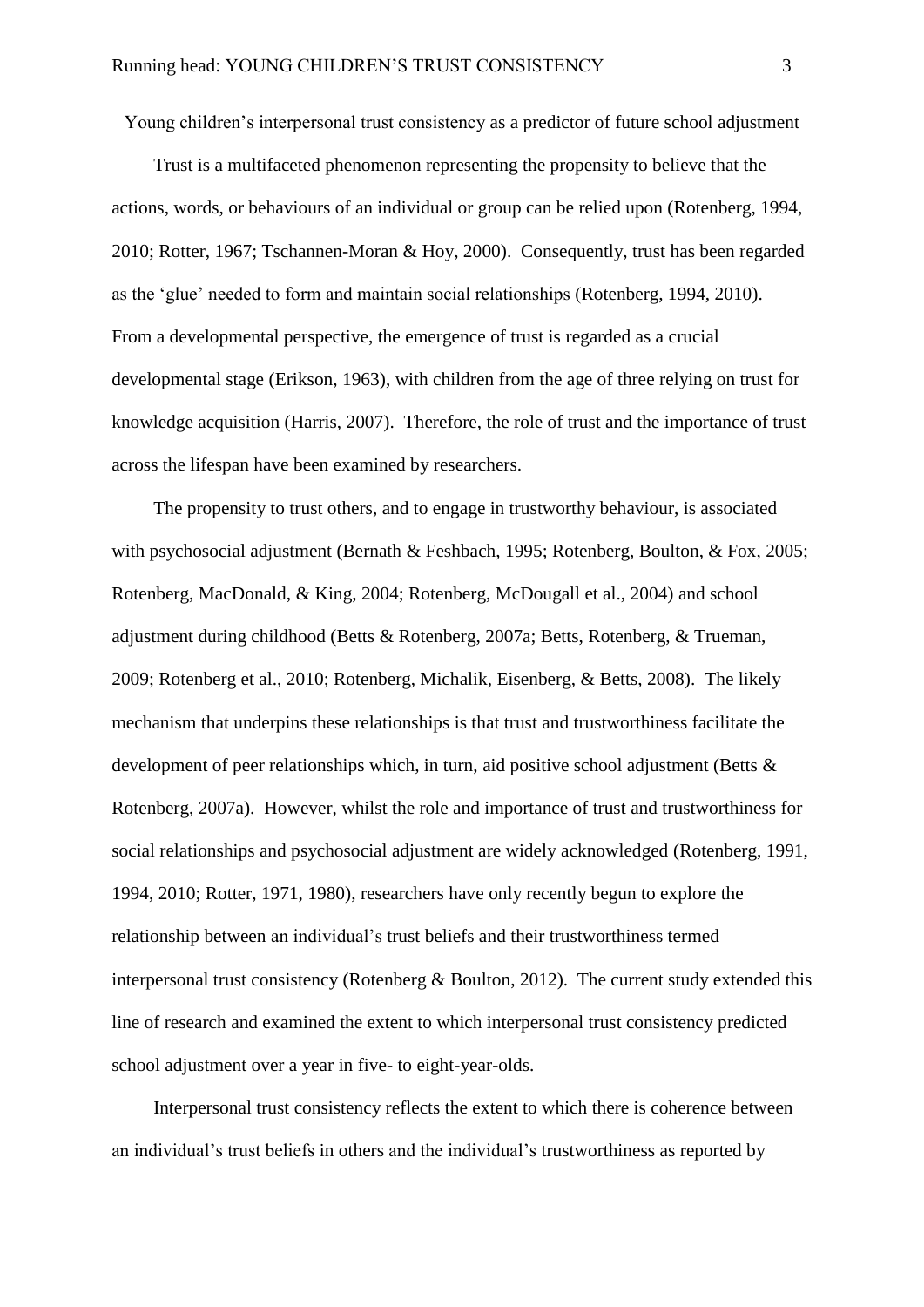others (Rotenberg & Boulton, 2012). Drawing on Rotenberg's (1994, 2010) Bases, Domains, and Target framework of interpersonal trust, trust beliefs represent cognitions about, and confidence in, others to engage in trustworthy behaviours such as keeping promises, keeping secrets, telling the truth, and acting honestly. Trustworthiness represents the extent to which an individual engages in trustworthy behaviour that is observed by others such as keeping promises, keeping secrets, and telling the truth (Bussey & Fitzpatrick, 2005; Rotenberg, McDougall et al., 2004). Trust beliefs and trustworthiness vary according to the target and domain of trust (see Rotenberg, 2010). In the current study, the domains of reliability and emotional trust were examined and operationalised as promise-keeping and secret-keeping respectively. These domains were selected because young children can readily understand these activities (Rotenberg et al., 2008). Further, evidence of the accuracy of preschool children's reports of promise-keeping and secret-keeping have been obtained using teacher reports of the same behaviour (Rotenberg et al., 2008).

As the emergence of trust is associated with attachment formation and internal working model refinement (Bridges, 2003; Szcześniak, Colaço, & Rondón 2012), it is likely that from an early age children begin to make judgements about the extent to: (a) trust others and (b) which it is appropriate to engage in trustworthy behaviour. In support of this proposition, Harris (2007) reported that three- to four-year-olds were able to distinguish between a reliable information source and an unreliable information source in ambiguous situations. Preschool children also form impressions of an individual's trustworthiness based on the individual's previous actions and non-verbal endorsements from bystanders (Fusaro & Harris, 2008; Harris, 2007). Together, these studies indicate that not only do young children have an appreciation of the relationship between trust and trustworthiness but that they may use this information when determining who to trust.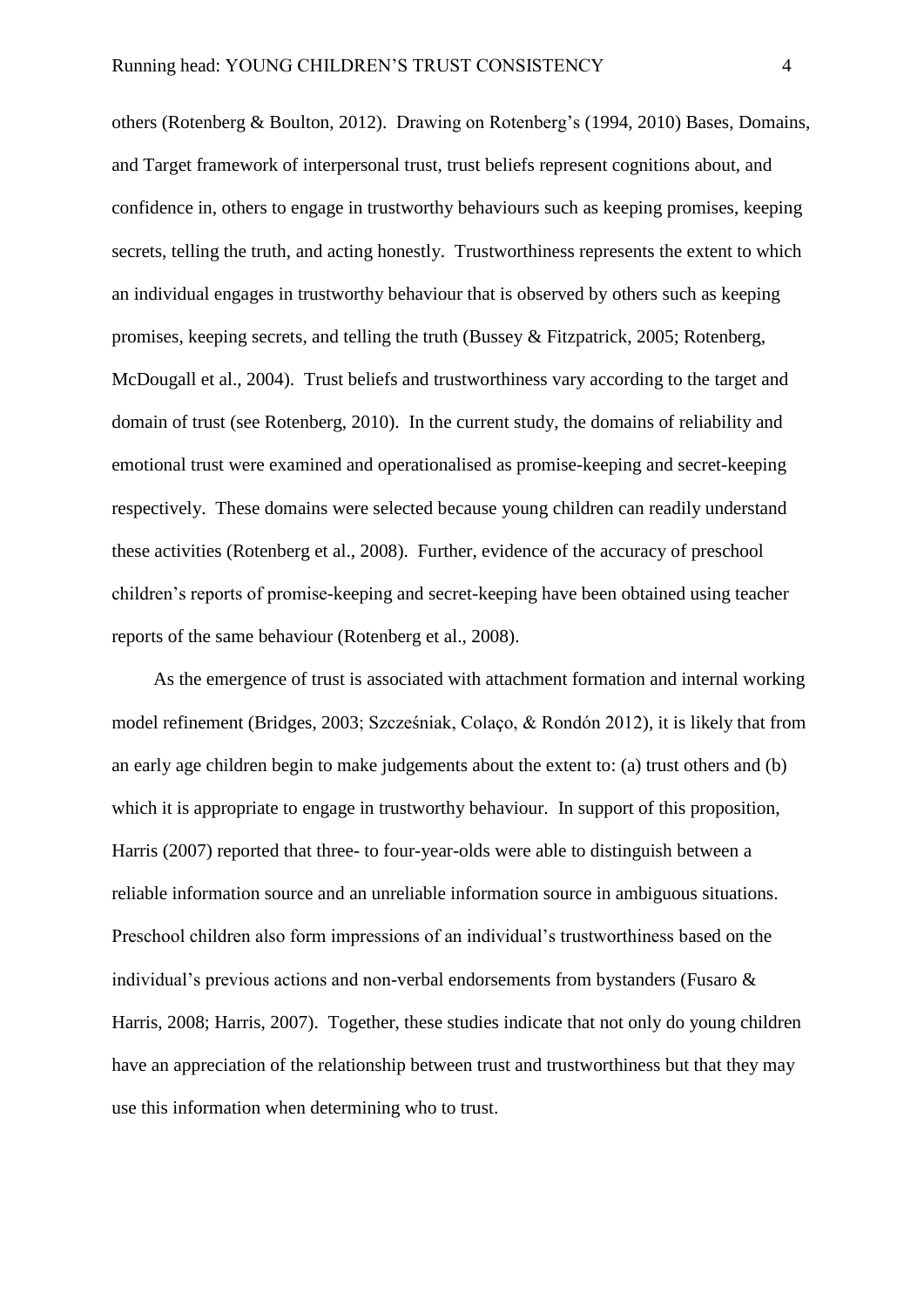Young children's peer relationships provide important socialisation opportunities (Martin et al., 2012), facilitate skill development (Kutnick & Kington, 2005), and promote psychosocial adjustment (Hay, Payne, & Chadwick, 2004). An appreciation of the relationship between trust and trustworthiness and the extent to which young children demonstrate interpersonal trust consistency may impact on the development and maintenance of their peer relationships which, in turn, may influence their school adjustment. Further, due to the social learning aspects of trust, it is likely that young children who have low interpersonal trust consistency face challenges when they try to develop and maintain social relationships with their peers. Specifically, either displaying low trust beliefs and high levels of trustworthiness or high trust beliefs and low levels of trustworthiness would likely be regarded by other children as inconsistent with their expectations that high trustworthiness accompanies higher trust beliefs (Fusaro & Harris, 2008). Therefore, similar to other peer behaviours (Galvan, Spatzier, & Juvonen, 2011; Kwon & Lease, 2009; Nesdale et al., 2009; Nesdale & Dalton, 2011), peer groups may have embedded interpersonal trust consistency as a normative expectation. In support of this proposition, Rotenberg and Boulton (2012) reported that 9- to 11-year-olds with low interpersonal trust consistency, expressed as high trust beliefs in peers and low peer-reported trustworthiness, reported lower quality peer relationships. Specifically, children with lower interpersonal trust consistency experienced lower peer preference, higher peer victimization, and higher social disengagement in comparison to children with higher interpersonal trust consistency expressed as similar peer trust beliefs and peer-reported trustworthiness scores.

Similar to older children, young children who violate the normative expectation of their peer group with regard to interpersonal trust consistency are likely to experience poorer quality peer relationships which, in turn, may impact negatively on their adjustment. The longitudinal relationships between young children's peer-reported trustworthiness and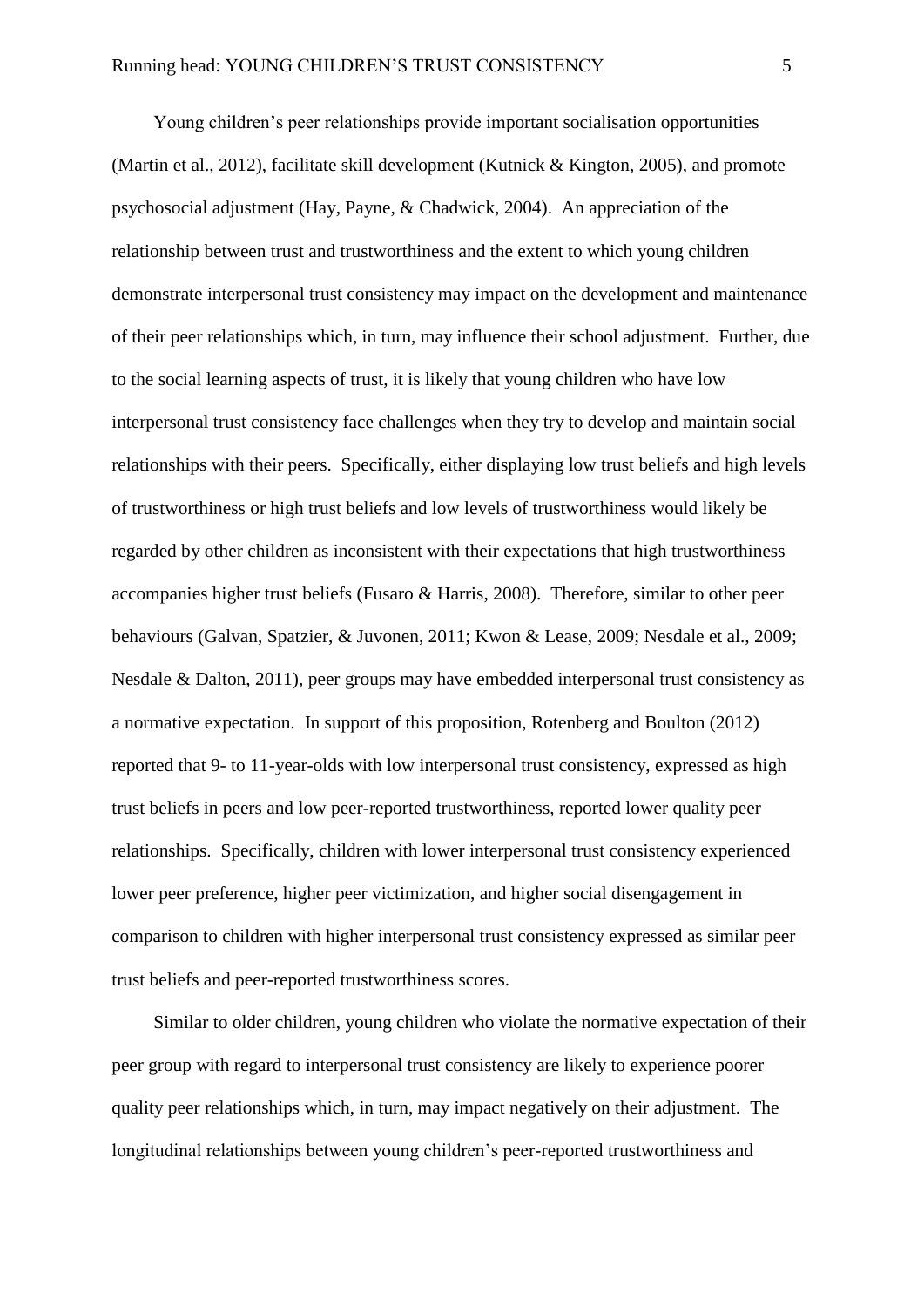various indicators of school adjustment identified by Betts and Rotenberg (2007a) provided evidence that how young children are perceived by their peers impact on their school adjustment. Therefore, because of the: significance of children's social relationships for subsequent adjustment (Hay, Payne, & Chadwick, 2004); importance of trust for social relationship formation and maintenance (Rotenberg, 1994, 2010); and relationship between trustworthiness and school adjustment (Betts & Rotenberg, 2007a), young children's interpersonal trust consistency is likely to be predictive of school adjustment.

School adjustment reflects the extent to which children are interested, engaged, and successful whilst at school (Ladd, 1996; Ladd, Buhs, & Troop, 2002). To reflect this multifaceted definition, a range of indicators have been used to assess school adjustment including children's reports of their attitudes toward school and their affect in the classroom and teacher reports of children's classroom behaviour and performance (Ladd, 1996; Ladd et al., 2002). A similar approach was adopted in the current study. Positive peer relationships have been identified as a crucial antecedent in facilitating young children's school adjustment (Hay et al., 2004; Ladd, 1990; Ladd & Price, 1987). For example, developing positive peer relationships are associated with higher levels of school liking (Ladd & Coleman, 1997; Hughes & Zhang, 2007), higher academic performance (Bossaert, Doumen, Buyse, & Verschueren, 2011), and lower levels of loneliness (Coplan, Closson, & Arbeau, 2007) during the early years of school. Further, both trust beliefs and trustworthiness predict children's school adjustment such that higher trust beliefs and higher levels of trustworthiness are predictive of successful school adjustment (Betts & Rotenberg, 2007a; Betts et al., 2009; Imber, 1973; Rotenberg, McDougall et al., 2004). A sense of trust has also been identified as crucial for fostering a positive classroom community (Graff, 2003). Together, these studies reinforce the importance of trust beliefs and trustworthiness for school adjustment and provide support for Ladd and Kochenderfer's (1996) proposition that consideration of the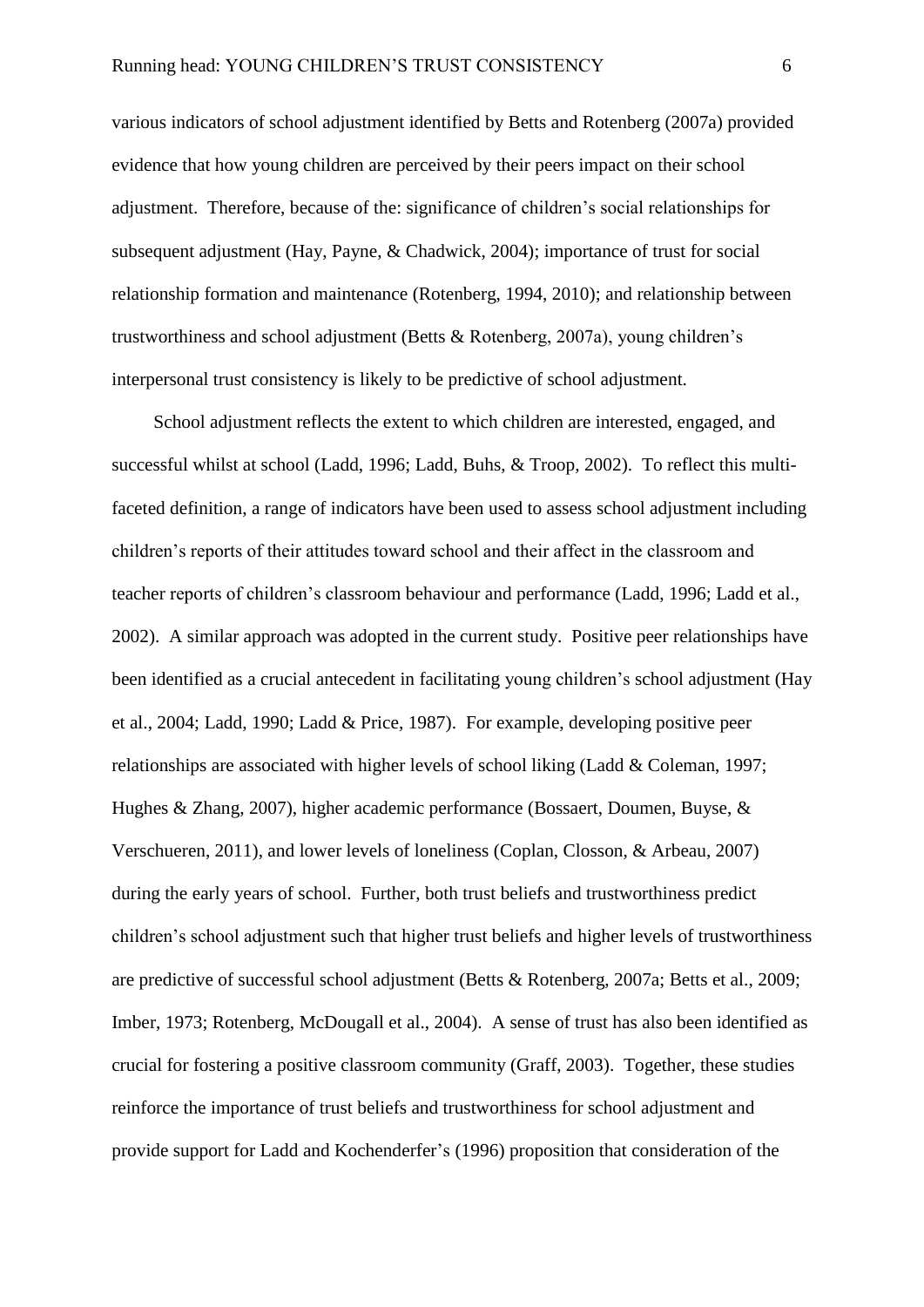role of young children's trust for successful school adjustment warrants exploration. However, whilst the importance of peer perceptions of trustworthiness for school adjustment has been established in previous research (Betts & Rotenberg, 2007a), the importance of interpersonal trust consistency for young children's school adjustment has yet to be systemically examined.

Whilst it is widely acknowledged that from around the age of three the propensity to form same-sex peer relationships is strong (Hay et al., 2004; Maccoby, 1988, 1990; Yee & Brown, 1994), the social groups that children form at school often reflect the institutionalised class structure determined by the school administration (Howes, 2010). Therefore, it is important to recognise that children's social relationships operate in the broader social context of the classroom (Maassen, van Boxtel, & Goossens, 2005) and that whilst differences may emerge between same-sex peer groups' and the class groups' behaviour, the role of these two social groups should not be overlooked (Bukowski, Gauze, Hoza, & Newcomb, 1993; Duncan & Cohen, 1995; Underwood, Schockner, & Hurley, 2001). Consequently, the present research explored interpersonal trust consistency for same-sex peers and class-wide peers as separate predictors of school adjustment. Same-sex peer groups comprised same-sex peers within a child's class and the class-wide peer groups comprised all peers within the class including both same-sex and other-sex peers.

The aim of the present study was to explore young children's interpersonal trust consistency for same-sex peers and class-wide peers as predictors of future school adjustment over a year. Two indices of trust and trustworthiness were examined in the present study: Promise-keeping and secret-keeping which reflect the reliability and emotional bases of Rotenberg's (1994, 2010) Bases, Domains, and Target framework, respectively. As trust beliefs and trustworthiness tend to be associated in young children's knowledge acquisition (Fusaro & Harris, 2007; Harris, 2007), and because of the importance of normative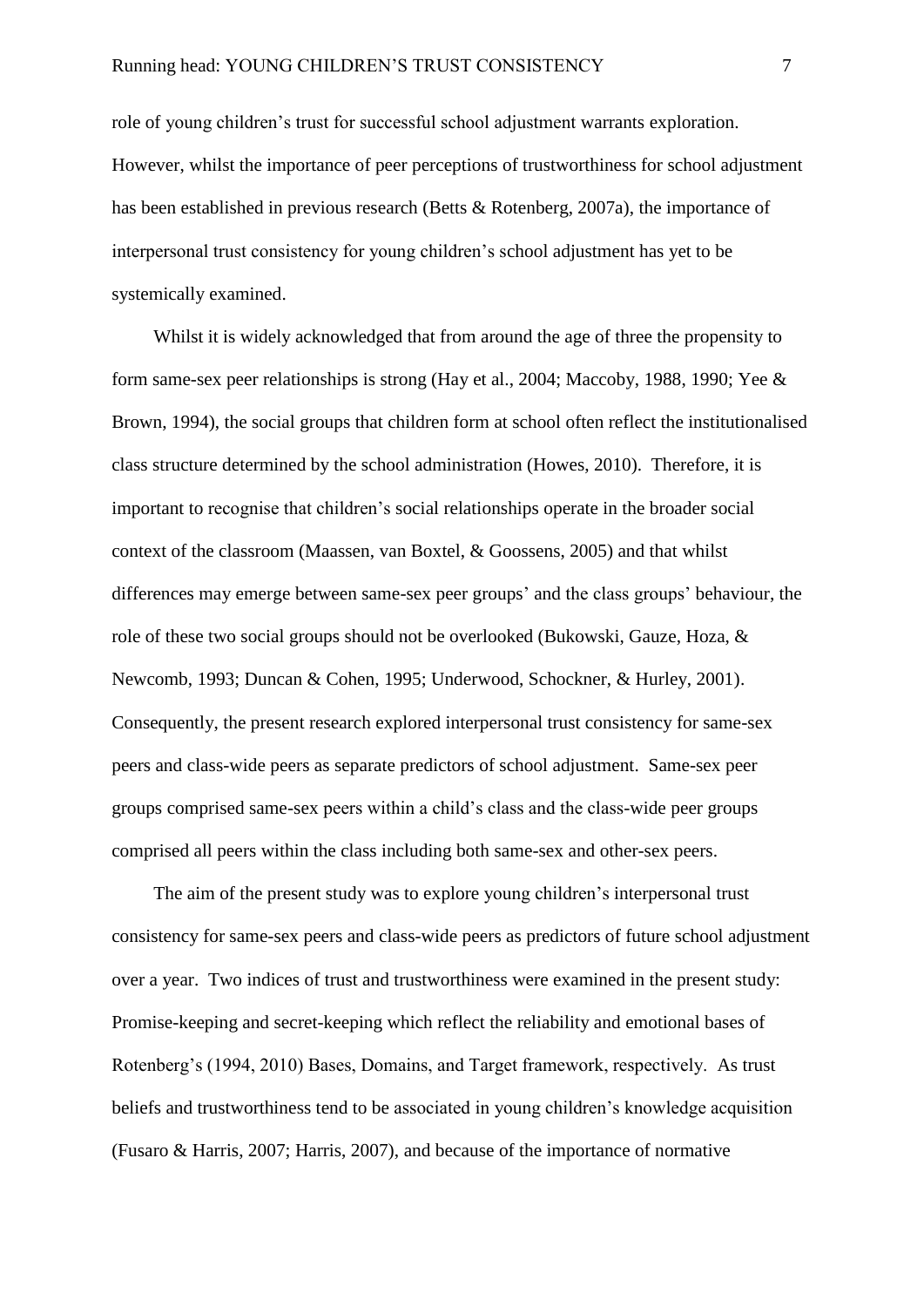expectations for children's social interactions (Galvan et al., 2011; Kwon & Lease, 2009; Nesdale et al., 2009; Nesdale & Dalton, 2011), we explored the statistical nature of the relationship between interpersonal trust consistency and school adjustment. Consequently, the present study used quadratic and linear regression as analytical techniques. Quadratic relationships were expected with greater promise-keeping and secret-keeping interpersonal trust consistency (either trust beliefs exceeding trustworthiness or trustworthiness exceeding trust beliefs) predictive of higher school liking, on-task-classroom involvement, positive orientation, and maturity and lower loneliness. Further, it was expected that lower promisekeeping and secret-keeping interpersonal trust consistency would predict reduced school liking, on-task classroom involvement, positive orientation, and maturity, and greater loneliness over a year. Rotenberg and Boulton (2012) proposed that children with peer trust beliefs that exceed peer trustworthiness would be at greatest risk for developing poor peer relationships. Moreover, children with trust beliefs that exceeded their trustworthiness may be regarded as unreliable information sources (Fusaro & Harris, 2007; Harris, 2007) and this in turn may result in poorer social relationships and school adjustment. Therefore, negative linear relationships may occur between children's interpersonal trust consistency and school adjustment. Additionally, both same-sex and class-wide peer groups were examined in the current study in recognition of the importance of these two groups (Bukowski et al., 1993; Duncan & Cohen, 1995; Underwood et al., 2001).

### **Method**

### **Participants**

Data was collected from 192 children (95 male and 97 female,  $M_{\text{age at Time}} = 6$  years 2 months,  $SD_{\text{ace at Time 1}} = 6$  months) twice over a one-year period. Participants were recruited after a minimum of one academic year in formal schooling and, to ensure familiarity with their classroom peers, data collection at Time 1 took place during November to January of the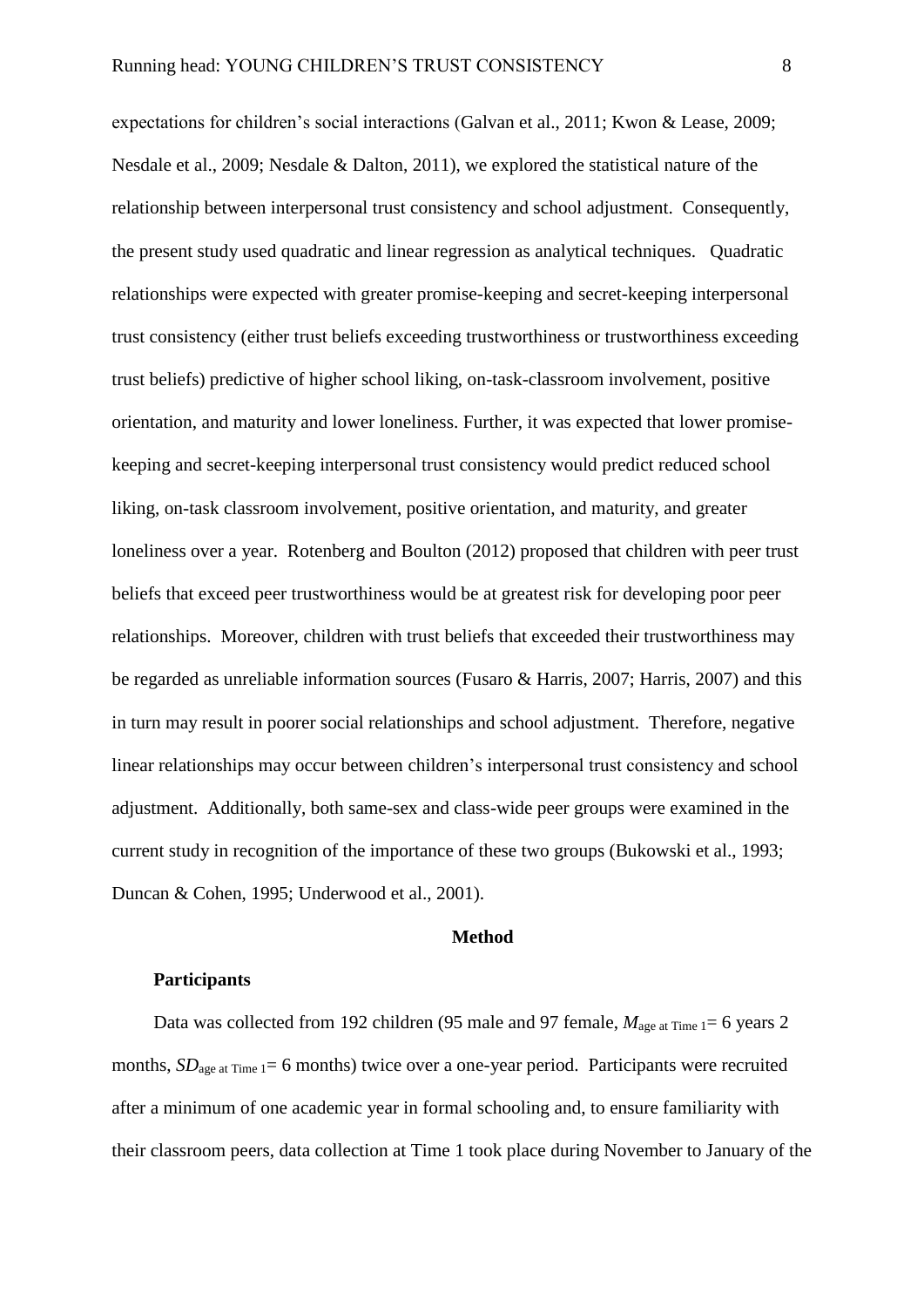children's second or third year at school. At Time 2, approximately one year later, with the exception of 5 participants, all of the children were in the same class groups as at Time 1. The five participants who had changed class groups were excluded from the analysis. The sample was predominately white (97% white and 3% from different Black Minority Ethnic groups) and comprised children recruited from eight classrooms across four primary schools in the UK. Three schools had catchment areas above the national average for professional employment and below the national average for unemployment, whilst one school's catchment area was below the national average for professional employment and above the national average for unemployment (Office for National Statistics, 2001).

### **Measures**

*Peer-reported trust and trustworthiness.* Following Betts and Rotenberg's (2007a) procedure, children reported the extent to which they thought that each of their classmates kept their promises and secrets using a 5-point scale ranging from 1 (*Never ever)* to 5 (*Always*) with corresponding faces to denote strength of response similar to those used by Chambers and Johnston (2002).

The Social Relations Model (Kenny & La Voie, 1984) was used to derive separate, standardised, and unconfounded indices of peer-reported trust beliefs and peer-reported trustworthiness for promise-keeping and secret-keeping (see Betts & Rotenberg, 2008; Betts, Rotenberg, & Trueman, 2010). Specifically, the variance in dyadic relationships was separately partitioned into: (a) actor, (b) partner, (c) relationship, and (d) error, such that each component of the dyadic relationship was not influenced by the other components (Kenny & La Voie, 1984). For the present research the actor variance indicated the extent to which children thought that their peers kept promises/secrets and the partner variance indicated the extent to which children were rated by their peers as keeping promises/secrets. Therefore, for each child an indicator of their trust beliefs that was not confounded by their trustworthiness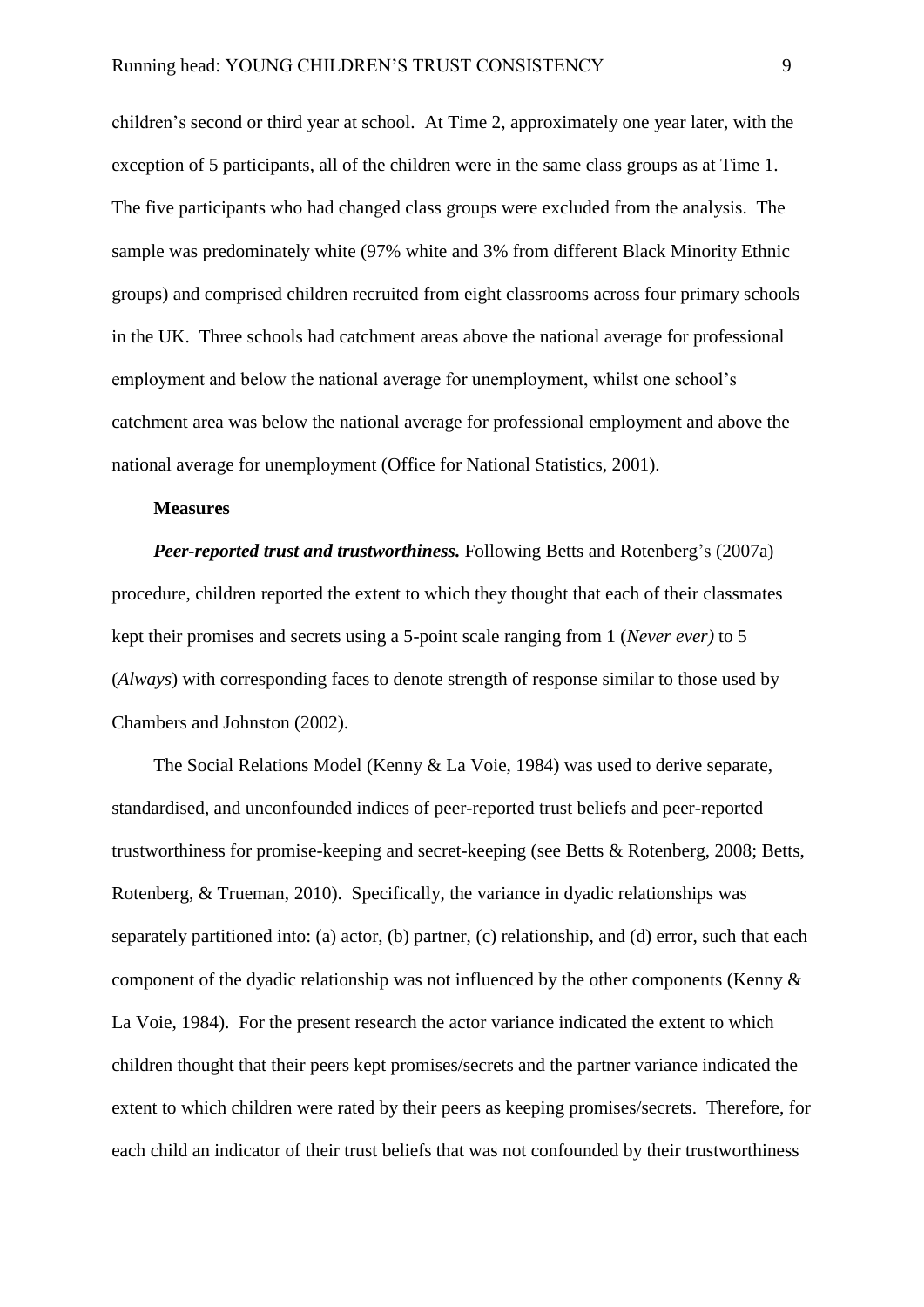score and an indicator of their trustworthiness that was not confounded by their trust beliefs score were yielded by the analysis and was also standardised for class size. Separate social relation analyses were completed for same-sex peer groups and class-wide peer groups.

The validity of the children's reports of trustworthiness was assessed at Time 2 through examining the association between teacher-reported trustworthiness and the indictors of trustworthiness yielded from the social relations analyses. For each participant, teachers reported the extent to which "This child is trustworthy" using a 7-point scale ranging from 1 (*Extremely untrue*) to 7 (*Extremely true*). The teacher-reports of trustworthiness were associated with same-sex promise-keeping trustworthiness,  $r(185) = .53$ ,  $p < .001$ , same-sex secret-keeping trustworthiness,  $r(185) = .45$ ,  $p < .001$ , class-wide promise-keeping trustworthiness,  $r(185) = .83$ ,  $p < .001$ , and class-wide secret-keeping trustworthiness,  $r(185)$  $= .80, p < .001.$ 

*Loneliness.* Children completed four items from the Loneliness and Social Dissatisfaction Questionnaire (Asher, Hymel, & Renshaw, 1984) that directly assessed their experiences of loneliness at school (e.g., "I feel alone at school"). Similar measures have been used extensively with young children to assess their feelings of loneliness (e.g., Ladd, Kochenderfer, & Coleman, 1996; Ladd & Coleman, 1997) because there are only so many ways to ask an individual to report feelings of loneliness (Galanaki & Kalantzi-Azizi, 1999). Such measures of loneliness have demonstrated acceptable internal consistency in comparably aged samples ( $\alpha$  > .70, Ladd et al., 1996). Children responded using a 5-point scale ranging from 1 (*Not true at all*) to 5 (*Always true*) with corresponding faces to denote strength of response similar to those used by Chambers and Johnston (2002). High scores represented higher levels of loneliness. The scale demonstrated modest internal consistency ( $\alpha$  = .66 at Time 1 and  $\alpha$  = .68 at Time 2) although there was no evidence of stability of loneliness between Time 1 and Time 2,  $p > .05$ .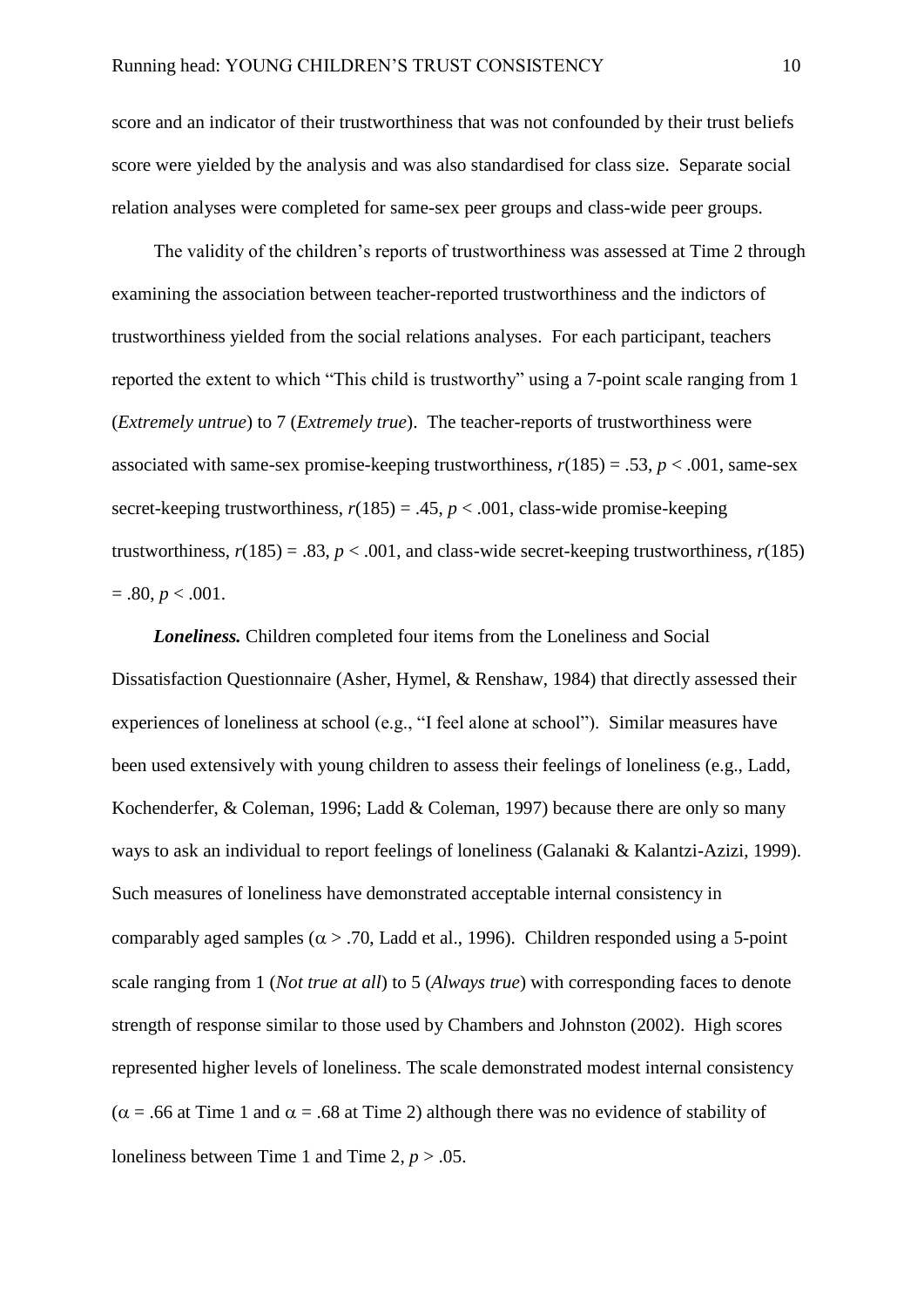*Child-rated school liking.* The 14-item School Liking and Avoidance Questionnaire (SLAQ, Kochenderfer & Ladd, 1996a, 1996b; Ladd et al., 1996; Ladd, Buhs, & Seid, 2000) was used to assess children's school liking (9 items, e.g., "Is school fun?") and school avoidance (5 items, "Do you wish you didn't have to go to school?"). Children completed the items using a 3-point scale: 1 (*No*), 2 (*Sometimes*), 3 (*Yes*) with corresponding faces to denote strength of response similar to those used by Chambers and Johnston (2002). The school liking and school avoidance subscales (reverse coded) were strongly associated at Time 1,  $r(181) = .69$ ,  $p < .001$ , and at Time 2,  $r(165) = .77$ ,  $p < .001$  and, as such, were combined to form a composite measure that had good reliability (Time 1  $\alpha$  = .91 and Time 2  $\alpha$  = .94) and was modestly stable over time,  $r(161) = .43$ ,  $p < .001$ .

*Teacher-rated school adjustment.* Teachers completed the 16-item Short-Form Teacher Rating Scale of School Adjustment (Short-Form TRSSA, Betts & Rotenberg, 2007b) using a 3-point scale: 0 (*Doesn't Apply*), 1 (*Applies Sometimes*), to 2 (*Certainly Applies*). The Short-Form TRSSA assesses school adjustment across three subscales: On-task classroom involvement (e.g., "Follows teacher's directions"), maturity (e.g., "Is a mature child"), and positive orientation (e.g., "Is cheerful at school"). The Short-Form TRSSA subscales demonstrated acceptable internal consistency at Time 1 (on-task classroom involvement  $\alpha$  = .89, maturity  $\alpha = .77$ , and positive orientation  $\alpha = .79$ ) and Time 2 (on-task classroom involvement  $\alpha$  = .90, maturity  $\alpha$  = .74, and positive orientation  $\alpha$  = .86) and the subscales were modestly stable over time, on-task classroom involvement,  $r(184) = .53$ ,  $p < .001$ , maturity,  $r(162) = .44$ ,  $p < .001$ , and positive orientation,  $r(185) = .34$ ,  $p < .001$ .

### **Procedure**

Children completed the measure of peer-reported trust and trustworthiness individually with a researcher in an area away from the classroom. Children indicated their responses by pointing to the face that corresponded to their beliefs and these were recorded by the same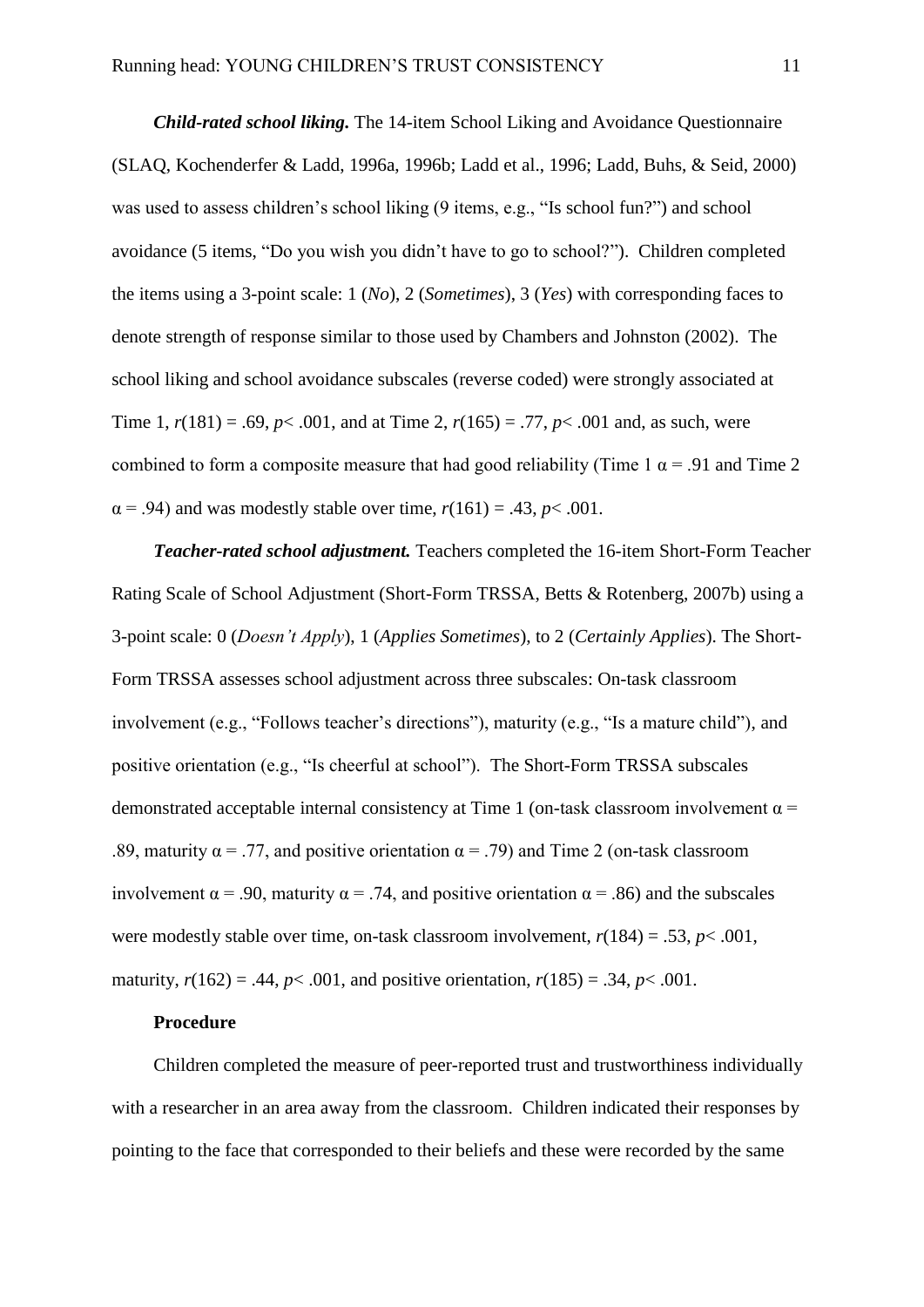researcher at Time 1 and Time 2. Prior to reporting their peer trust beliefs and trustworthiness, the children were given definitions of promise-keeping and secret-keeping and then asked to give their own definition and example of when someone had kept a promise and kept a secret (see Betts & Rotenberg, 2007a). The SLAQ and loneliness questionnaires were read to children in randomly selected groups of 5 to 6 same-sex peers. The group was seated so that they could not see the responses of the other children. To familiarise the children with the response formats, they completed practice items with the same response format before completing the questionnaires. The children completed the items by circling the corresponding response and were instructed to cover their responses when they had answered the questions. The children were told there were no right or wrong answers and to work in silence. Teachers completed the Short-Form TRSSA, and at Time 2 the trustworthiness item, after the children had participated in the research. Although the children remained in the same class groups, the class teachers were different at Time 1 and Time 2.

Head teachers initially granted permission for the children in the target classrooms to participate in the research. The children's parents/guardians were then informed of the research by a letter sent from the school detailing the nature of the study. Parents/guardians were instructed to return a slip to the school administrators if they did not want their son/daughter to participate in the research  $(n=14)$ . The names of the children whose parents/guardians indicated that they did not want their son/daughter to participate in the research were removed from the class list for the peer trust and trustworthiness measure. Such a consent procedure was implemented to gain a representative sample of the classroom social dynamics and to ensure the social validity of the peer-reported trust and trustworthiness measure which could only be achieved when a large proportion of a class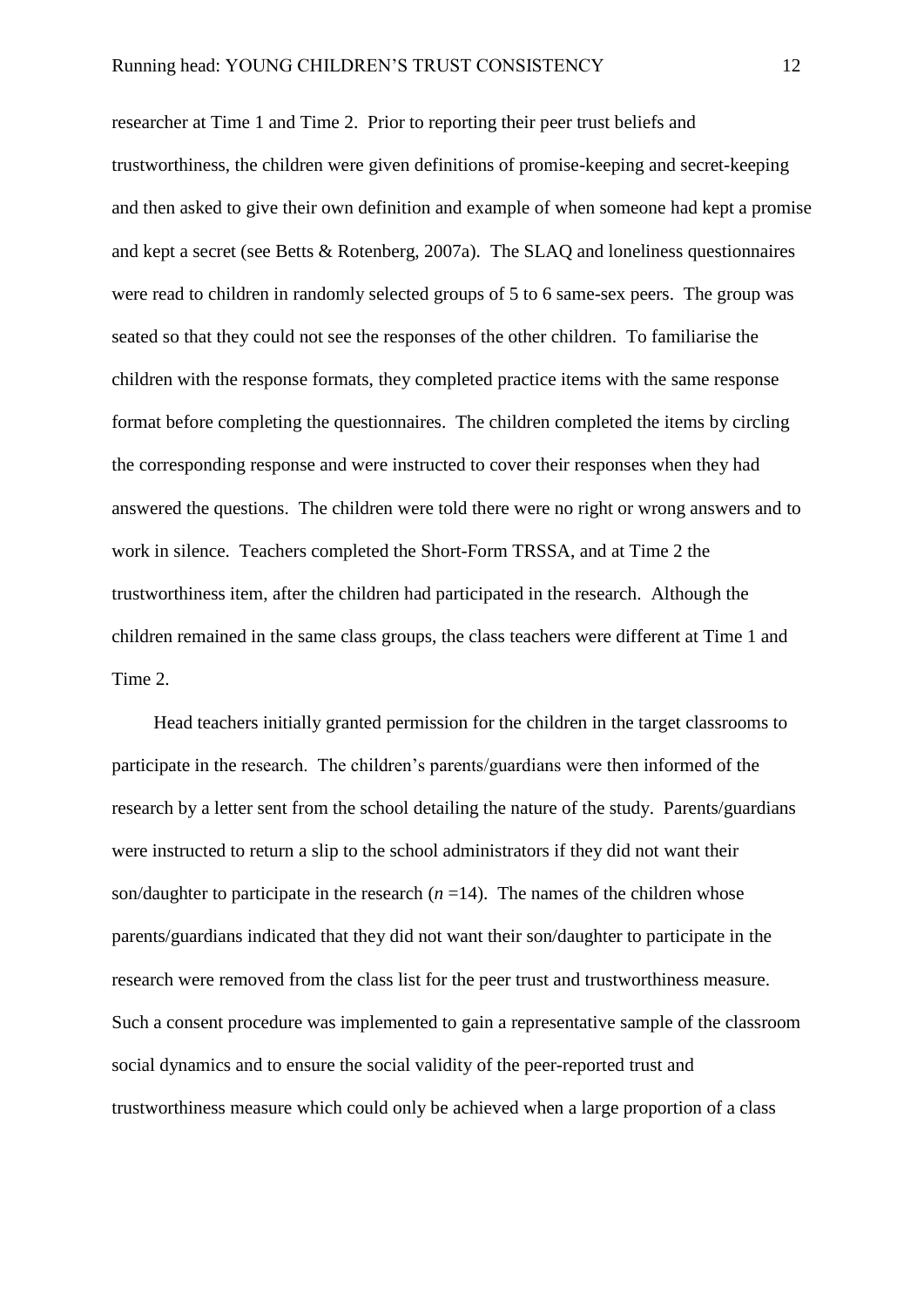participate (Iverson, Barton, & Iverson, 1997). Children were also asked to give their assent before completing the questionnaire. Only one child declined to participate at Time 1.

#### **Results**

An index of interpersonal trust consistency was created for each child, separately for same-sex peers and class-wide peers and Time, by subtracting the peer-reported trustworthiness score from the corresponding peer trust belief score yielded from the social relations analysis. For example, the score for same-sex promise-keeping trustworthiness at Time 1 was subtracted from the score for same-sex promise-keeping trust beliefs at Time 1. For the purpose of the analysis interpersonal trust consistency scores close to zero indicated high levels of consistency between trust beliefs and trustworthiness whilst scores that deviated from zero indicated less consistency either higher trust beliefs than trustworthiness (positive values) or higher trustworthiness than trust beliefs (negative values).

There was some evidence of non-normality in the data. However, Tabachnick and Fidell (2001) recommend using conservative *p* values of  $p < .001$  when testing for skew and kurtosis. Further, for large samples when tests of skew and kurtosis are statistically significant the impact of non-normality diminishes (Tabachnick & Fidell, 2001). Therefore, as the sample size is close to 200, the original data set was used in subsequent analysis to maintain the variability within the data.

### **Associations among measures**

Correlations were used to explore the concurrent associations among the measures at Time 1 (Table 1) and at Time 2 (Table 2). At Time 1 and at Time 2 interpersonal trust consistency for promise-keeping was strongly associated with interpersonal trust consistency for secret-keeping for both same-sex and class-wide groups: The greater the children's promise-keeping consistency, the greater the children's secret-keeping consistency. However, although there were strong associations between these measures, for the remainder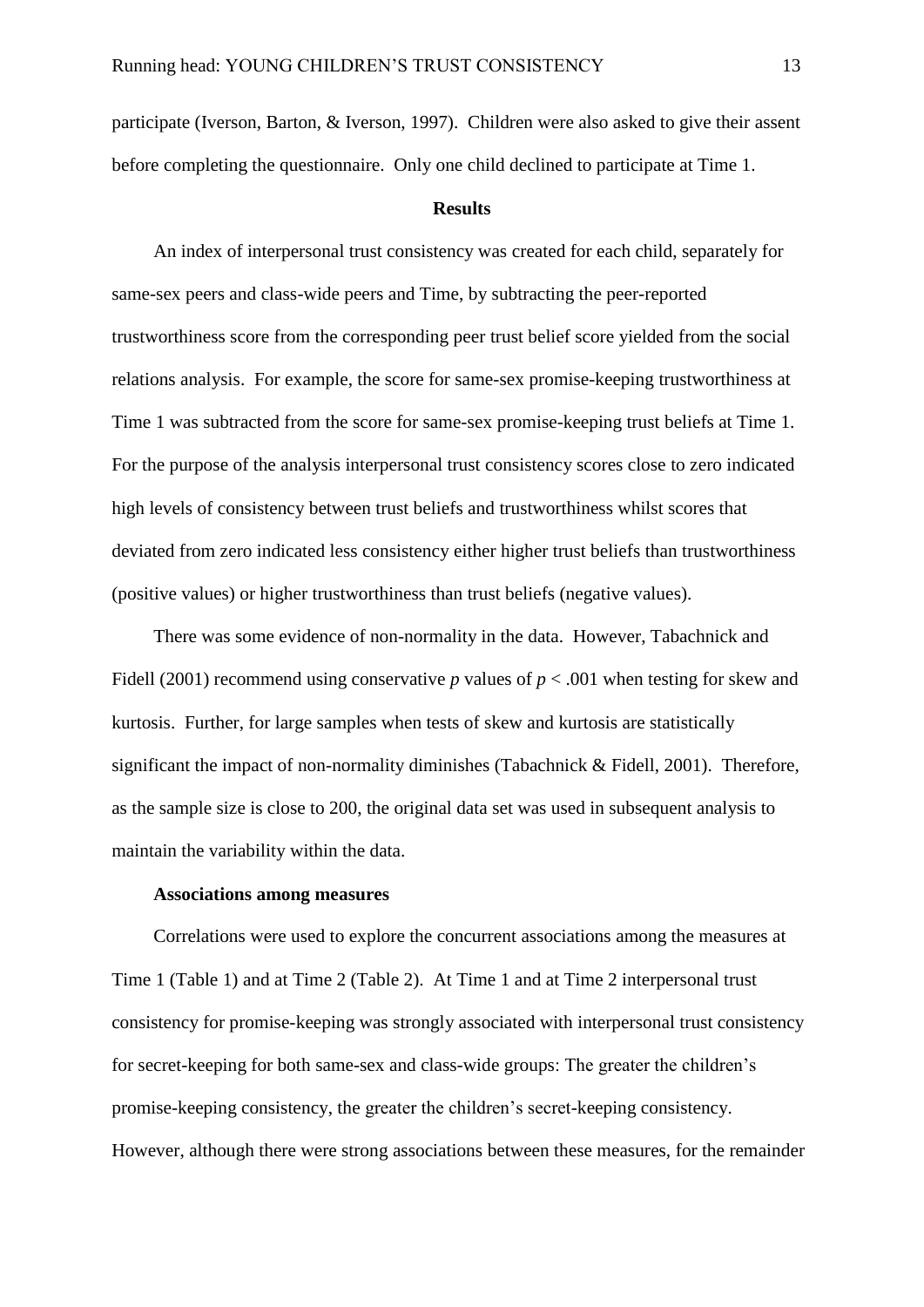of the analysis promise-keeping and secret-keeping will be treated as separate domains of trust following Rotenberg's (1994, 2010) Bases, Domains, and Target framework.

Also, at both times, there were small negative associations between all measures of interpersonal trust consistency, on-task classroom involvement, and maturity with the exception of same-sex promise-keeping consistency at Time 1 and at Time 2 and same-sex secret-keeping consistency at Time 2: As children become more trusting relative to trustworthy, the lower their on-task classroom involvement and maturity. There was also a small negative association between class-wide secret-keeping consistency and school liking at Time 1: As children become more trusting in their class-wide peers relative to trustworthy, the lower their school liking.

------------------------------

Insert Table 1 and Table 2 about here

-------------------------------

### **Longitudinal relationships**

Initially a series of multiple regressions were performed to create difference scores for the measures of school adjustment (see Table 3). Following Cohen, Cohen, West, and Aiken's (2003) recommendations, the predictor variable was the school adjustment measure at Time 1 and the outcome variable was the corresponding measure of school adjustment at Time 2. Age at Time 1 was also included to control for potential age differences in the sample because the sample spanned two school year groups and, as such, there were differences in the amount of time the children had spent at school. For each analysis the standardised residuals were saved to denote change in school adjustment.

School liking, on-task classroom involvement, positive orientation, and maturity at Time 1 significantly predicted the corresponding school adjustment measure at Time 2: Higher scores on school liking, on-task classroom involvement, positive orientation, and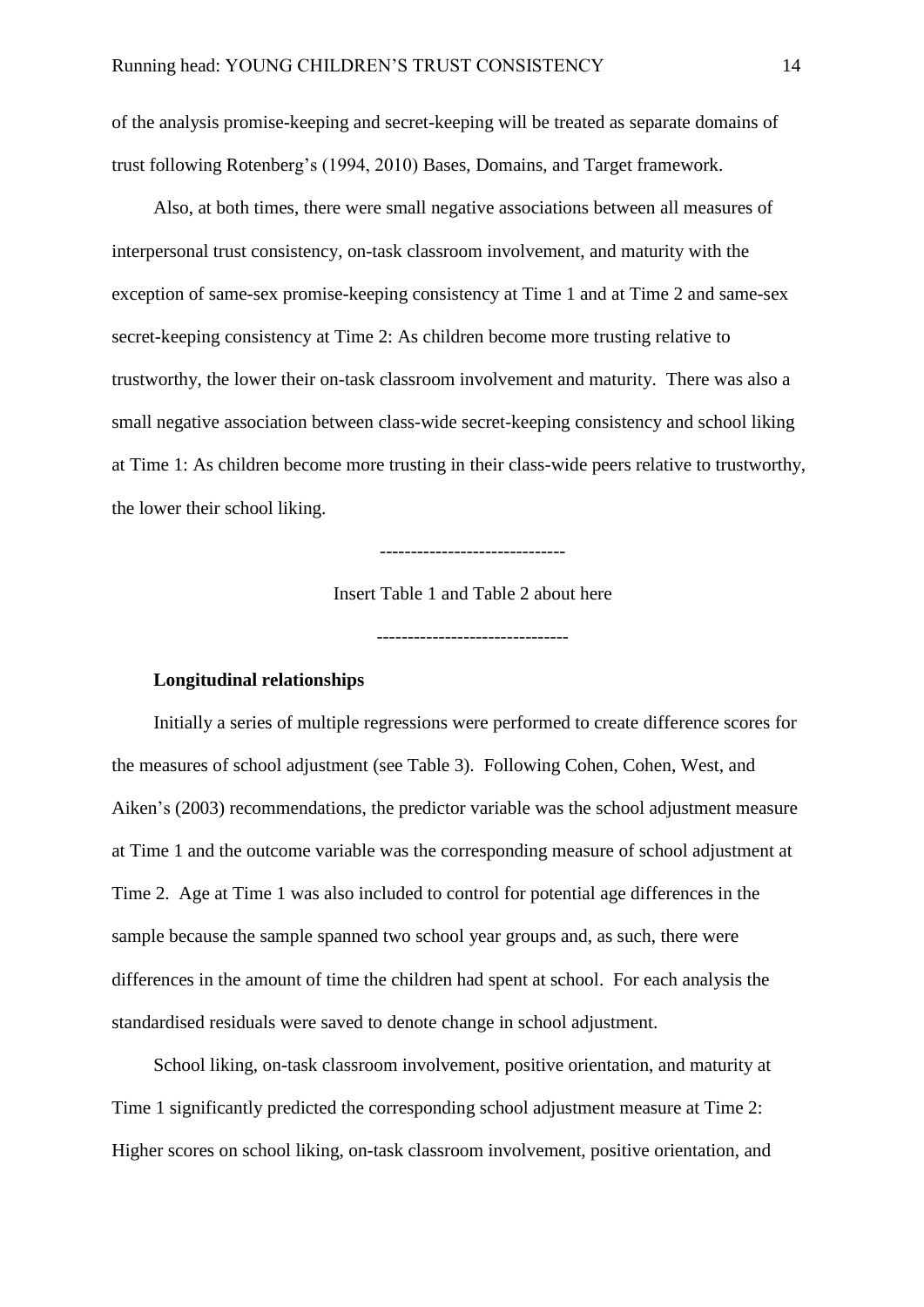maturity at Time 1 predicted higher scores at Time 2. Loneliness at Time 1 did not predict loneliness at Time 2. Age at Time 1 significantly predicted on-task classroom involvement, positive orientation, and maturity at Time 2: Older children at Time 1 had lower levels of ontask classroom involvement and positive orientation, and higher maturity at Time 2. Age at Time 1 did not predict school liking and loneliness at Time 2.

Insert Table 3 about here

-------------------------------

A series of regressions that tested for both quadratic curvilinear relationships and linear relationships were used to examine the longitudinal relationships between interpersonal trust consistency at Time 1 and changes in school adjustment using the standardised scores yielded from the previous analysis (Table 4). Same-sex promise-keeping interpersonal trust consistency at Time 1 did not predict changes in school adjustment.

------------------------------

Insert Table 4 about here

Significant quadratic relationships emerged between same-sex secret-keeping interpersonal trust consistency at Time 1 and changes in school adjustment. Consistency between same-sex secret-keeping trust beliefs and trustworthiness at Time 1 predicted changes in school liking (Figure 1a): Greater same-sex secret-keeping consistency predicted increases in school liking and less consistency predicted decreases in school liking. Also, same-sex secret-keeping consistency at Time 1 predicted changes in loneliness (Figure 1b): Greater same-sex secret-keeping consistency predicted decreases in loneliness and less consistency predicted increases in loneliness. Same-sex secret-keeping consistency did not predict on-task classroom involvement, positive orientation, and maturity.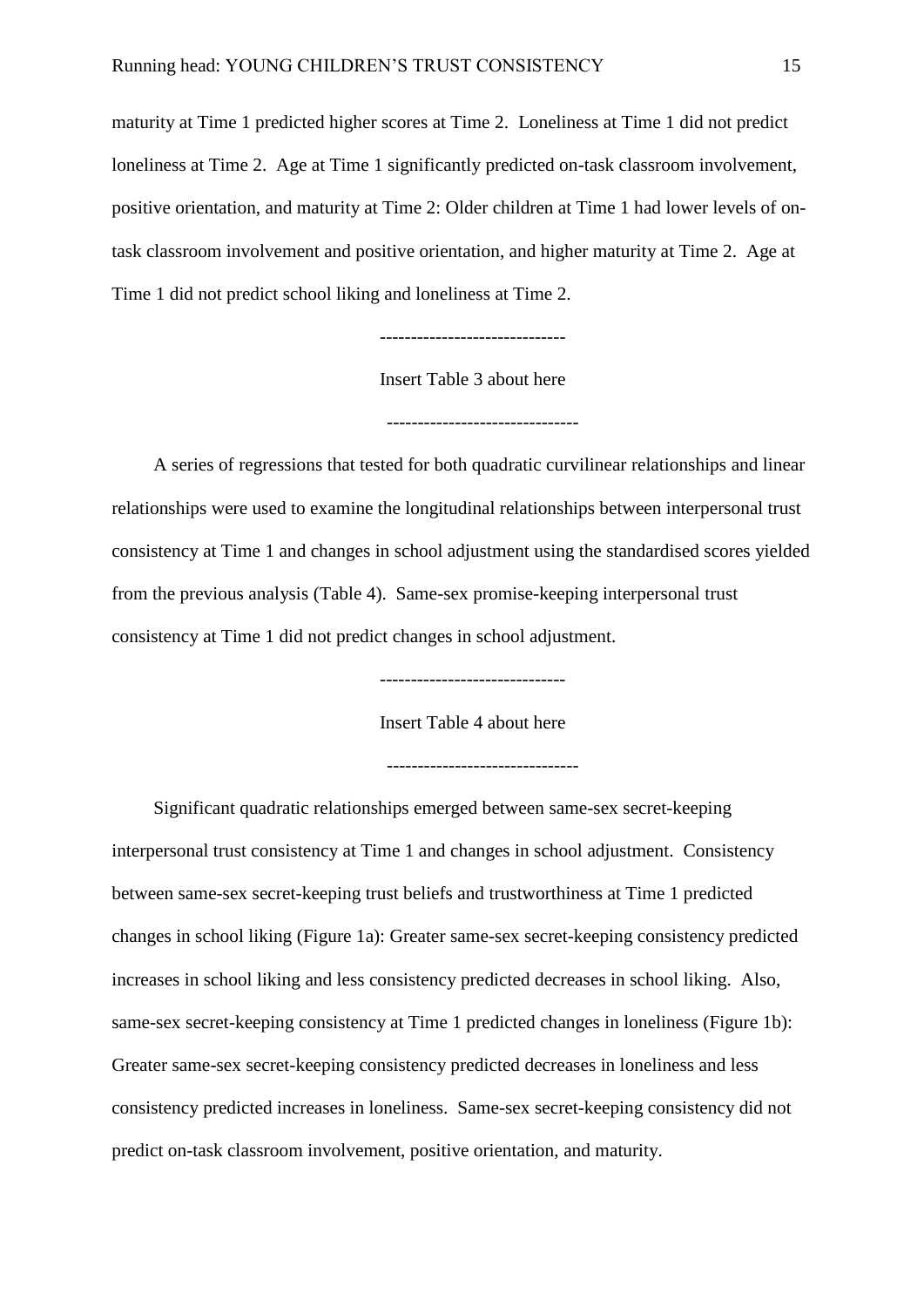Insert Figure 1 about here

-------------------------------

------------------------------

Significant quadratic relationships also emerged between class-wide interpersonal trust consistency at Time 1 and changes in school adjustment. Greater class-wide promisekeeping consistency at Time 1 predicted increases in on-task classroom involvement (Figure 2a), positive orientation (Figure 2b), and maturity (Figure 2c) whereas less consistency predicted decreases in these measures. Class-wide promise-keeping consistency at Time 1 did not predict changes in school liking, and loneliness.

Class-wide secret-keeping consistency at Time 1 predicted increases in on-task classroom involvement (Figure 3) whereas less consistency predicted decreases in on-task classroom involvement. Class-wide secret-keeping consistency at Time 1 did not predict any other changes in school adjustment.

Insert Figure 2 and Figure 3 about here

------------------------------

-------------------------------

For class-wide peers there was also some evidence of negative linear relationships between interpersonal trust consistency and changes in school adjustment. Class-wide promise-keeping consistency negatively predicted changes in on-task classroom involvement and maturity: As children had higher class-wide peer trust beliefs for promise-keeping relative to their class-wide peer-reported promise-keeping trustworthiness at Time 1, the greater the reduction in on-task classroom involvement and maturity. Similarly, class-wide secret-keeping consistency negatively predicted changes in on-task classroom involvement and maturity: As children had higher class-wide peer trust beliefs for secret-keeping relative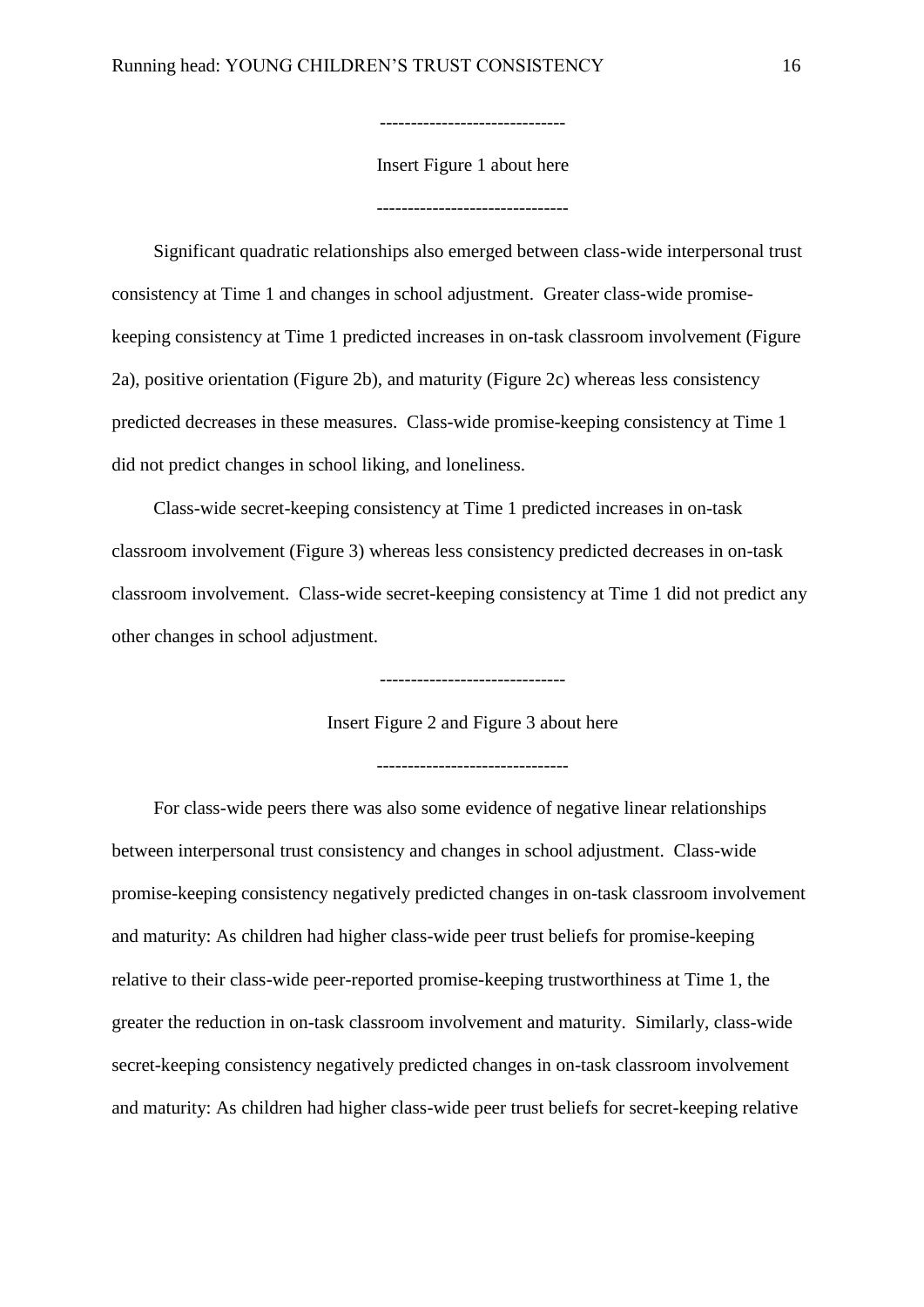to their class-wide peer-reported secret-keeping trustworthiness at Time 1, the greater the reduction in on-task classroom behaviour and maturity.

#### **Discussion**

The present study is the first to examine the effects of young children's interpersonal trust consistency for their school adjustment. Young children's interpersonal trust consistency predicted changes in school adjustment over twelve months, although the pattern of this relationship varied according to same-sex peer and class-wide peer groups and the indicator of trust. This variation suggests that promise-keeping and secret-keeping interpersonal trust consistency influences school adjustment in different ways and that this also varied according to whether same-sex peer groups or class-wide peer groups are considered.

For same-sex peers, similar to expectation and Rotenberg and Boulton's (2012) findings that interpersonal trust consistency is important for 9- to 11-year-olds psychosocial adjustment, secret-keeping consistency predicted increases in school liking and decreases in loneliness. The relationship between same-sex peers secret-keeping and school liking and loneliness may have emerged because of the importance of secret-keeping for relationship formation and peer relationships have been found to impact on young children's attitude to school (Hughes & Zhang, 2007; Ladd & Coleman, 1997) and loneliness (Coplan et al., 2007). However, the relationship between interpersonal trust consistency and loneliness needs to be interpreted with caution because of the modest reliability of loneliness scale and the lack of stability of the measure.

For class-wide peers, quadratic relationships emerged with promise-keeping consistency predicting changes in all indicators of teacher-rated school adjustment and secretkeeping consistency predicting changes in teacher-rated on-task classroom involvement. Again these findings were consistent with expectation, and the findings of Rotenberg and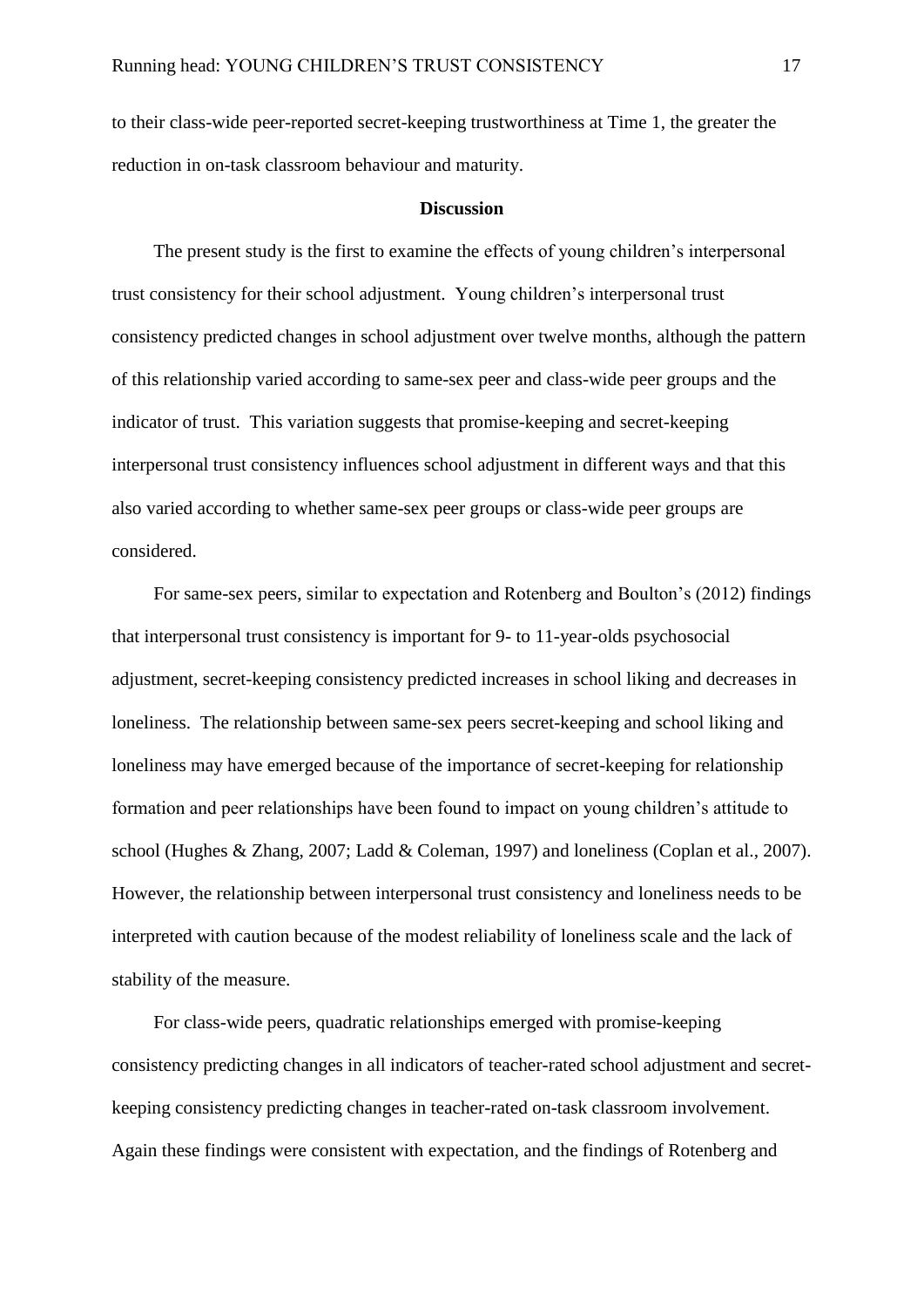Boulton (2012), that interpersonal trust consistency is important for psychosocial adjustment. Further, these relationships may have emerged because inclusion in class-wide peer relationships could promote on-task classroom involvement, positive orientation to school, and maturity because of the importance of peer relationships for children's social and cognitive development in school (Kutnick & Kington, 2005). For class-wide peers negative linear relationships emerged for promise-keeping consistency, secret-keeping consistency, and on-task classroom involvement and maturity whereby as trust beliefs exceeded trustworthiness the greater the reduction in on-task classroom involvement and maturity. A possible reason for these findings is that those children who had higher trust beliefs relative to their trustworthiness could be regarded as an unreliable information source (Harris, 2007; Koenig, Clément, & Harris, 2004), and as such may be less desirable work partners than children with high interpersonal trust consistency. Therefore, the children with low interpersonal trust consistency may not have had the opportunities to fully engage in the classroom activities and this could have been reflected in the teacher reports.

One potential explanation for the differences in the patterns of significant relationships, according to same-sex peers and class-wide peers, between the indicators of interpersonal trust consistency and school adjustment pertains to the observable qualities of the facets of trust. Specifically, whilst promise-keeping and secret-keeping reflect observable behaviours that children are likely to be aware of, especially in the context of friendships, the relative private nature of secret-keeping and disclosure (Betts et al., 2009), and the preference of young children to engage in same-sex peer relationships (Hay et al., 2004; Maccoby, 1988, 1990; Yee & Brown, 1994), may account for why secret-keeping interpersonal trust consistency was a stronger predictor of school adjustment. Also, secret-keeping interpersonal trust consistency may be more predictive of the child-rated measures of school adjustment because maintaining confidentiality and disclosure form a central part of children's peer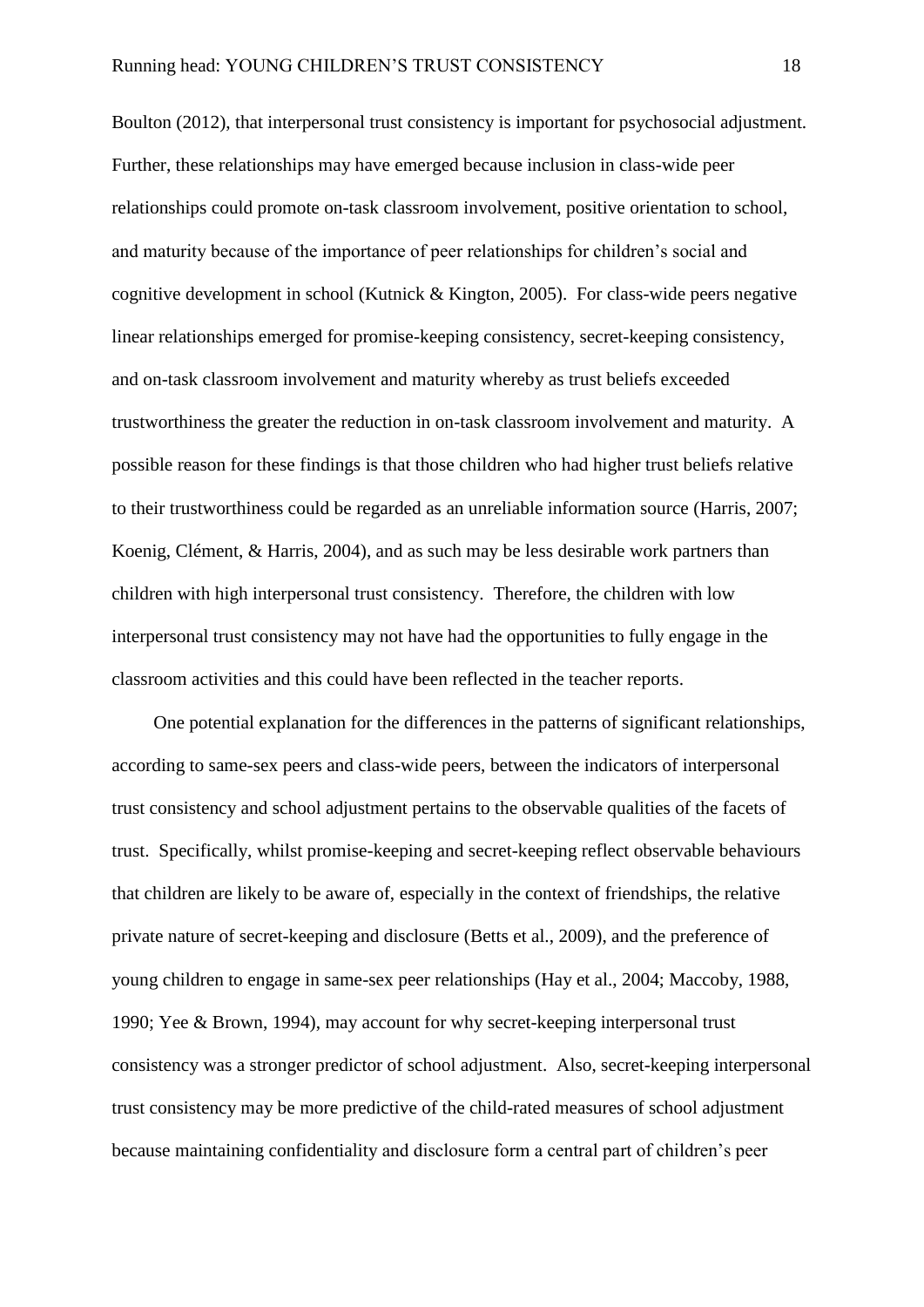relationships, especially for girls (Berndt & Perry, 1986; Furman & Bierman, 1984). Further, the differences in relationships between interpersonal trust consistency for promise-keeping and secret-keeping and the indicators of school adjustment may have emerged because of the different respondents for the various measures. For example, promise-keeping interpersonal trust consistency may be more influential for teacher-rated school adjustment as fulfilling promises pertaining to the classroom activities may be regarded by teachers as facilitative for maintaining a positive classroom environment. In support of this proposition, a sense of trust in the classroom has been identified in older learners as a key component for developing a positive classroom community (Graff, 2003).

The results from the current study contribute to the growing literature on the importance of trust and trustworthiness for children's psychosocial adjustment (Bernath & Feshbach, 1995; Betts & Rotenberg, 2007a; Betts et al., 2009; Rotenberg et al., 2010; Rotenberg, Boulton, & Fox, 2005; Rotenberg, MacDonald et al., 2004; Rotenberg, McDougall et al., 2004; Rotenberg et al., 2008). Further, the findings of the present study extend previous research by exploring the direct relationship between interpersonal trust consistency and young children's school adjustment over a year. Although the study found some evidence that young children's interpersonal trust consistency predicted aspects of school adjustment, the underlying mechanism and behavioural aspects of this relationship remains unclear. Therefore, future research should examine these.

The findings of the present research underscore the importance of trust for children's social relationships in the context of early school adjustment. Trust is important for relationship formation and maintenance and Rotenberg et al. (2008) highlighted the importance of trust for children's preschool adjustment. Further, both positive peer relationships (Johnson, Ironsmith, Snow, & Poteat, 2000) and positive teacher-child relationships (Birch & Ladd, 1997; Howes, Phillipsen, & Peisner-Feinberg, 2000) facilitate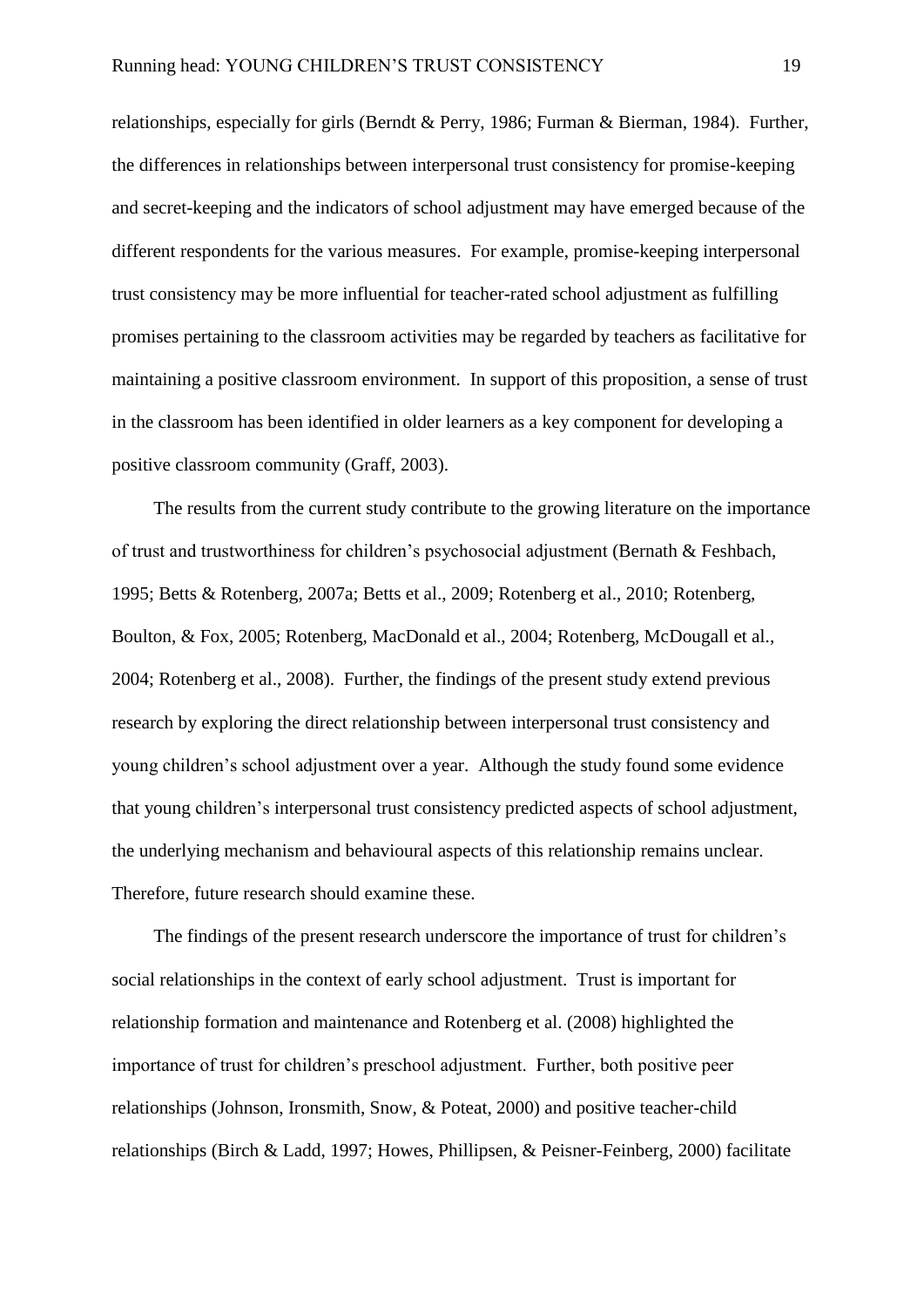young children's transition to school and their school adjustment. Therefore, future research should further explore the formation of peer group norms concerning the expected consistency between trust beliefs and trustworthiness to gain additional understanding of children's peer group formation and maintenance. Understanding the antecedents of developing positive social relationships at school and facilitating early school adjustment is crucial because early difficulties adjusting to school potentially perpetuate throughout children's school career and shape children's academic trajectories (Alexander & Entwisle, 1988; Alexander, Entwisle, & Horsey, 1997; Ladd, 1990; Parker & Asher, 1987). Further, the cumulative deficit hypothesis proposed by Cox (1978, 1983) argues that these deficits build year-on-year and that less well adjusted children fall further behind relative to their well adjusted peers. However, it is also necessary to consider young children's trust in the broader social context as the origins of trust have been linked to early attachment relationships (Bridges, 2003) and as the child-mother relationship has been identified as an antecedent of children's kindergarten adjustment (Pianta, Nimetz, & Bennett, 1997).

Alongside facilitating social relationships, trust also has important implications for children's knowledge acquisition and children as young as three demonstrate selectivity in the individuals they trust (Harris, 2007). Further, three- to four-year-olds demonstrate selective trust by having confidence in the communications of those that have shown to be reliable in past ambiguous situations (Koenig et al., 2004). Three-year-olds can also distinguish between a reliable information source and an unreliable information source in unfamiliar situations and this preference is still evident one week after receiving information about the accuracy of the source (Cooriveau & Harris, 2009). Therefore, engaging in consistent trust behaviour may promote an individual as an accurate information source and, as such, these children may be regarded as desirable work partners for collaborative classroom activities. Further, successfully engaging in such collaborative learning will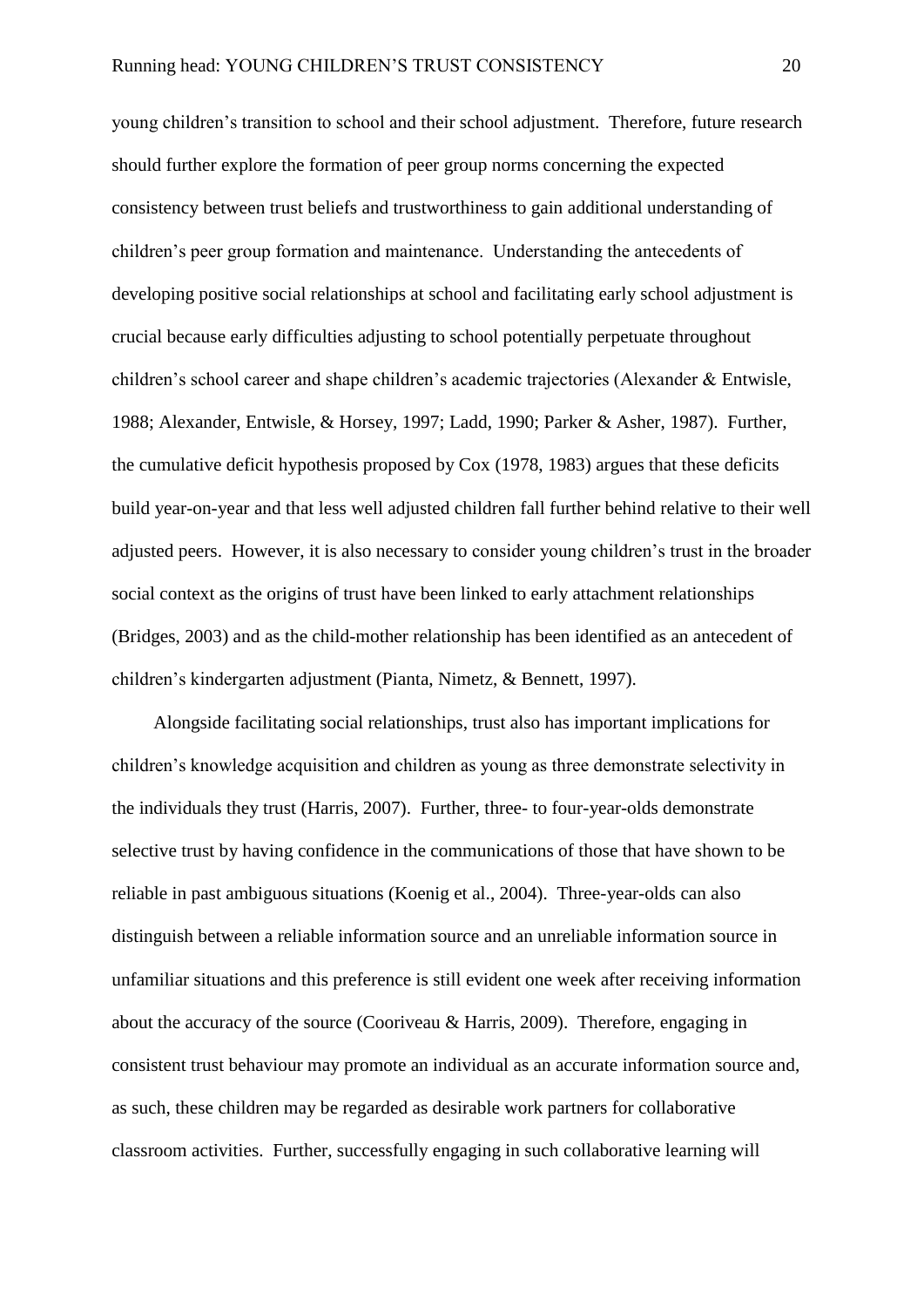enhance both the children's peer relationships and afford them the opportunities to capitalise on the learning experience (Cohen, Kulik, & Kulik, 1982).

The present research has highlighted the importance of interpersonal trust consistency for young children's school adjustment. Consequently, future research could examine the factors that promote children to develop interpersonal trust consistency. Further, by understanding those factors that contribute to the coherence of trust and normative group function interventions designed to enhance children's social skills, inclusion, and school adjustment similar to those developed by Harrist and Bradley (2003) could be refined to include promoting trust and trustworthiness consistency. For example, adapting Harrist and Bradley's procedure, young children could be read stories and engage in role plays highlighting the consequences of trust in various social agents and social situations. Additionally, appropriate promise-keeping and secret-keeping rules could then be built in to the classroom code of conduct.

There are a couple of limitations that should be acknowledged with the present research. First, the relative homogenous nature of the sample; therefore, future studies should explore the role of interpersonal trust consistency in more heterogeneous samples recruited from a range of backgrounds and cultures as such research will allow further exploration in to the universal nature of children's trust. Second, the magnitude of the effect sizes of the findings are small to moderate indicating that only a small proportion of the variance can be accounted for in the relationship between young children's interpersonal trust consistency and school adjustment. Therefore, future research should consider potential mediating factors in this relationship as these may increase the proportion of variance accounted for.

In summary, the results of the present study contribute to the growing evidence of the importance of children's trust and trustworthiness for psychosocial adjustment. In particular,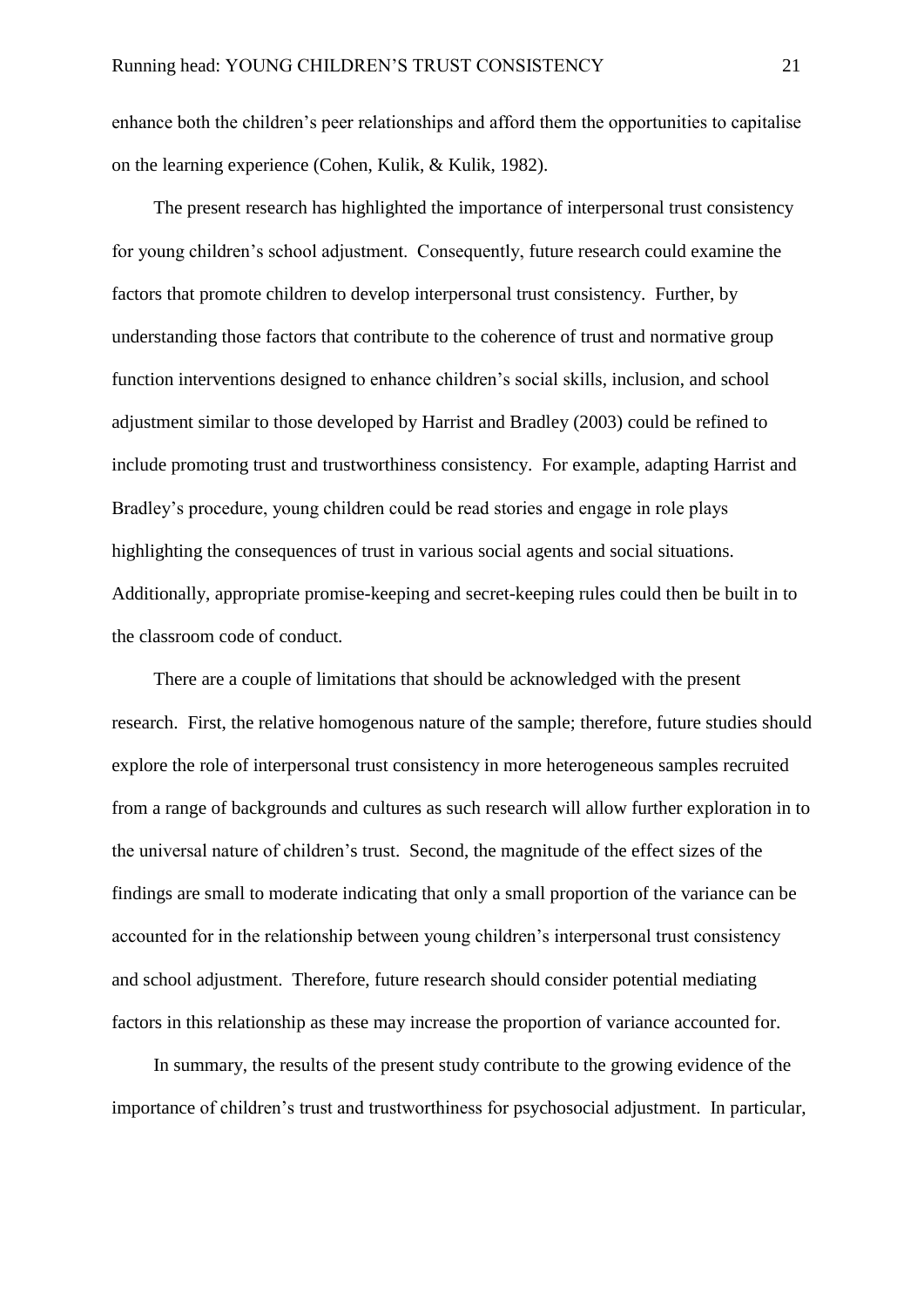the present research has identified the importance of interpersonal trust consistency for young children's school adjustment.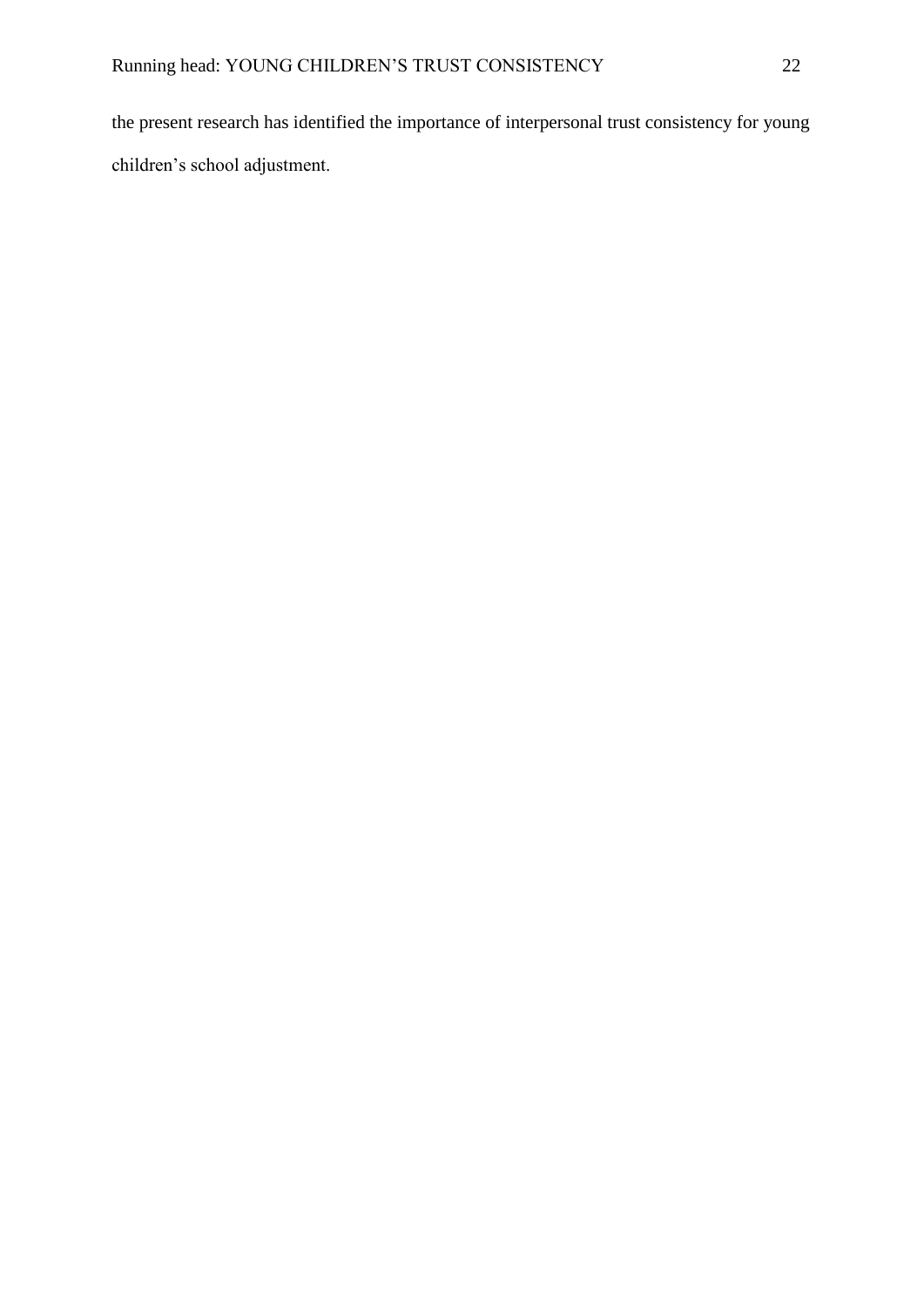#### **References**

- Alexander, K., and Entwiste, D. R. (1988). Achievement in the first 2 years of school: patterns and process. *Monographs of the society for research in child development, 53*.
- Alexander, K. L., Entwisle, D. R., and Horsey, C. S. (1997). From first grade forward: Early foundations of high school dropout. *Sociology of Education, 70,* 87-107.
- Asher, S. R., Hymel, S., and Renshaw, P. D. (1984). Loneliness in children, *Child Development, 55,* 1456-1464. doi:10.1111/1467-8624.ep7303017
- Berndt, T. J., and Perry, T. B. (1986). Children's perception of friendships as supportive relationships. *Developmental Psychology, 22,* 640–648.doi: [10.1037/0012-1649.22.5.640](http://psycnet.apa.org/doi/10.1037/0012-1649.22.5.640)
- Bernath, M. S., and Feshbach, N. D. (1995). Children's trust: Theory, assessment, development, and research directions. *Applied and Preventive Psychology, 4,* 1-19.doi: 10.1016/S0962-1849(05)80048-4
- Betts, L. R., and Rotenberg, K. J. (2007a). Trustworthiness, friendship and self-control: Factors that contribute to young children's school adjustment. *Infant and Child Development, 16,* 491-508.doi: 10.1002/icd.518
- Betts, L. R., and Rotenberg, K. J. (2007b). The Development of a Short-Form of the Teaching Rating Scale of School Adjustment. *Journal of Psychoeducational Assessment, 25,* 150-164. doi:10.1177/0734282906296406
- Betts, L. R., and Rotenberg, K. J. (2008). A social relations analysis of young children's trust in their peers across the early years of school. *Social Development, 17,* 1039-1055. doi:10.1111/j.1467-9507.2008.00479.
- Betts, L. R., Rotenberg, K. J., and Trueman, M. (2009). An investigation of the impact of young children's self-knowledge of trustworthiness on school adjustment: A test of the Realistic Self-Knowledge and Positive Illusion models. *British Journal of Developmental Psychology, 27,* 405-424.doi: 10.1348/026151008X329517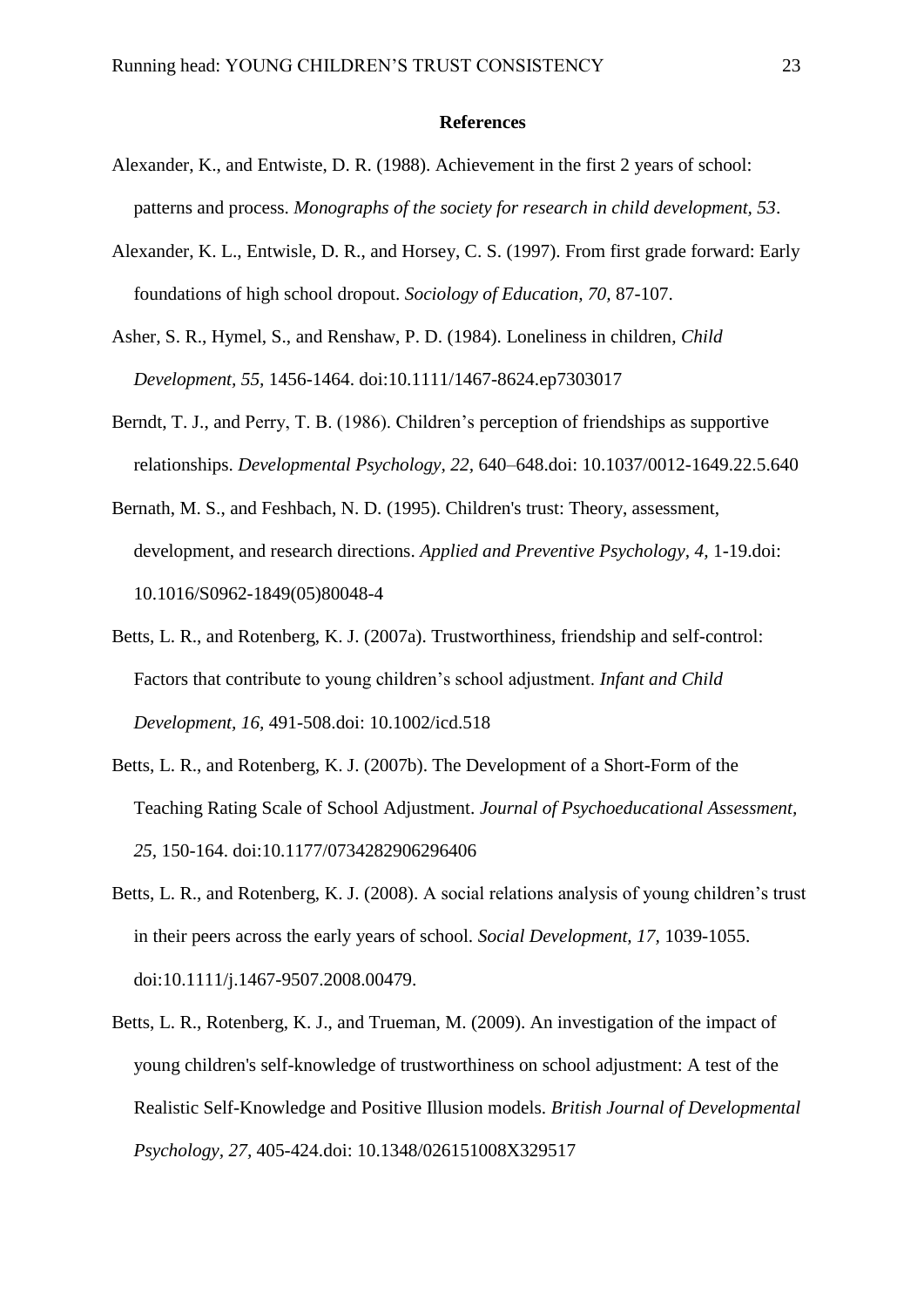- Betts, L. R., Rotenberg, K. J., and Trueman, M. (2010). The application of dyadic level analyses to examine young children's specific trust beliefs, peer-reported trustworthiness and reciprocity of trust, in K. J. Rotenberg (Ed.), *Interpersonal trust during childhood and adolescence* (pp. 110-132). Cambridge: Cambridge University Press.
- Birch, S. H., and Ladd, G. W. (1997). The teacher-child relationship and children's early school adjustment. *Journal of School Psychology, 35,* 61-79.
- Bossaert, G., Doumen, S., Buyse, E., and Verschueren, K. (2011). Predicting children's academic achievement after the transition to first grade: A two-year longitudinal study, *Journal of Applied Developmental Psychology, 32,* 47-57. doi: 10.1016/j.appdev.2010.12.002,
- Bridges, L. J. (2003). Trust, attachment, and, relatedness. (pp. 177-189). In M. H. Bornstein, L. Davidson, C. L. M. Keyes, and K. A. Moore (Eds), *Well-being: Positive development across the life course.* Mahwah: Lawrence Erlbaum Associates, Publishers.
- Bukowski, W. M., Gauze, C., Hoza, B., and Newcomb, A. F. (1993). Differences and consistency between same-sex and other-sex peer relationships during adolescence. *Developmental Psychology, 29,* 225-263. doi:0012-1649/93/S3.00
- Bussey, K., and Fitzpatrick, S. (2005, April). The influence of promises on children's trustworthiness and honesty. In K. J. Rotenberg (Chair), *Trustworthiness in Children: Conceptual Framework, School Adjustment, and Testimony As a Witness.* Symposium conducted at the Society of Research in Child Development Biennial meeting, Atlanta, Georgia.
- Chambers, C. T. and Johnston, C. (2002) Developmental differences in children's use of rating scales. *Journal of Pediatric Psychology, 27,* 27–36.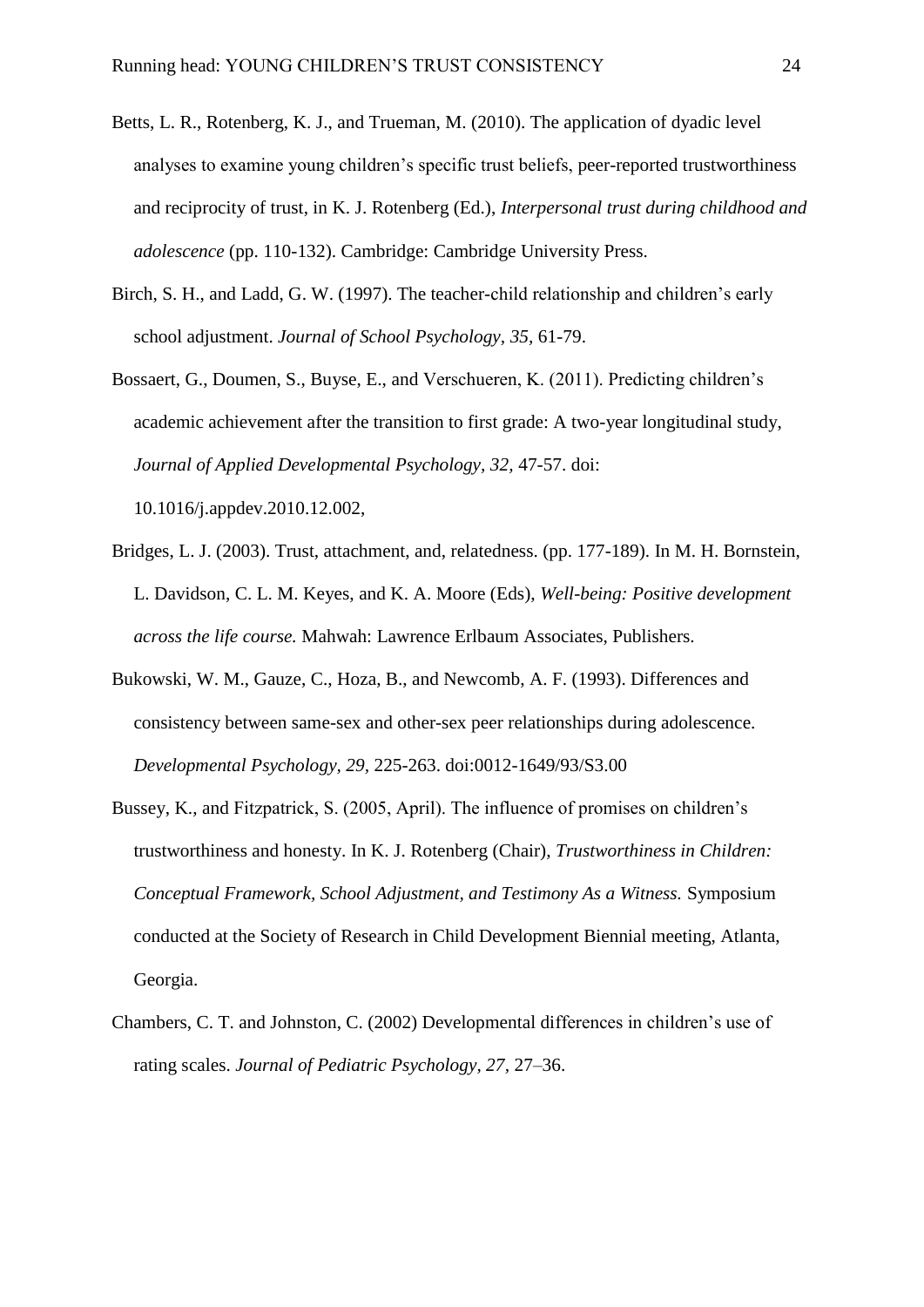- Cohen, J., Cohen, P., West, S. G., and Aiken, L. S. (2003). *Applied multiple regression/correlation analysis for the behavioral sciences* (3<sup>rd</sup>ed). Mahawah, New Jersey: Lawrence Erlbaum.
- Cohen, P. A., Kulik, J. A., and Kulik, C-L. C. (1982). Educational outcomes of tutoring: A meta-analysis of findings. *American Educational Research Journal, 19,* 237-248.
- Cooriveau, K., and Harris, P. L. (2009). Preschoolers continue to trust a more accurate informant 1 week after expose to accuracy information. *Developmental Science, 12,* 188- 193. doi: 10.1111/j.1467-7687.2008.00763.x
- Coplan, R. J., Closson, L. M., and Arbeau, K. A. (2007). Gender differences in the behavioral associates of loneliness and social dissatisfaction in kindergarten. *Journal of Child Psychology and Psychiatry and Allied Disciplines, 48,* 988-995. doi:10.1111/j.1469- 7610.2007.01804.x
- Cox, T. (1978). Children's adjustment to school over six years. *Journal of Child Psychology and Psychiatry, 19,* 363-371.
- Cox, T. (1983). Cumulative deficit in culturally disadvantaged children. *British Journal of Educational Psychology, 53,* 317-326.
- Duncan, M. K., and Cohen, R. (1995). Liking within the peer group as a function of children's sociometric status and sex. *Child Study Journal, 25,* 265-287.
- Erikson, E. H. (1963). *Childhood in society.* New York, NY: Norton.
- Furman, W., and Bierman, K. L. (1984). Children's conceptions of friendship: A multimethod study of developmental changes. *Developmental Psychology, 20,* 925– 931[.doi:10.1037/0012-1649.20.5.925](http://dx.doi.org/10.1037/0012-1649.20.5.925)
- Fusaro, M., and Harris, P. L. (2008). Children assess informant reliability using bystanders' non-verbal cures. *Developmental Science, 11,* 771-777. doi: 10.1111/j.1467- 7687.2008.00728.x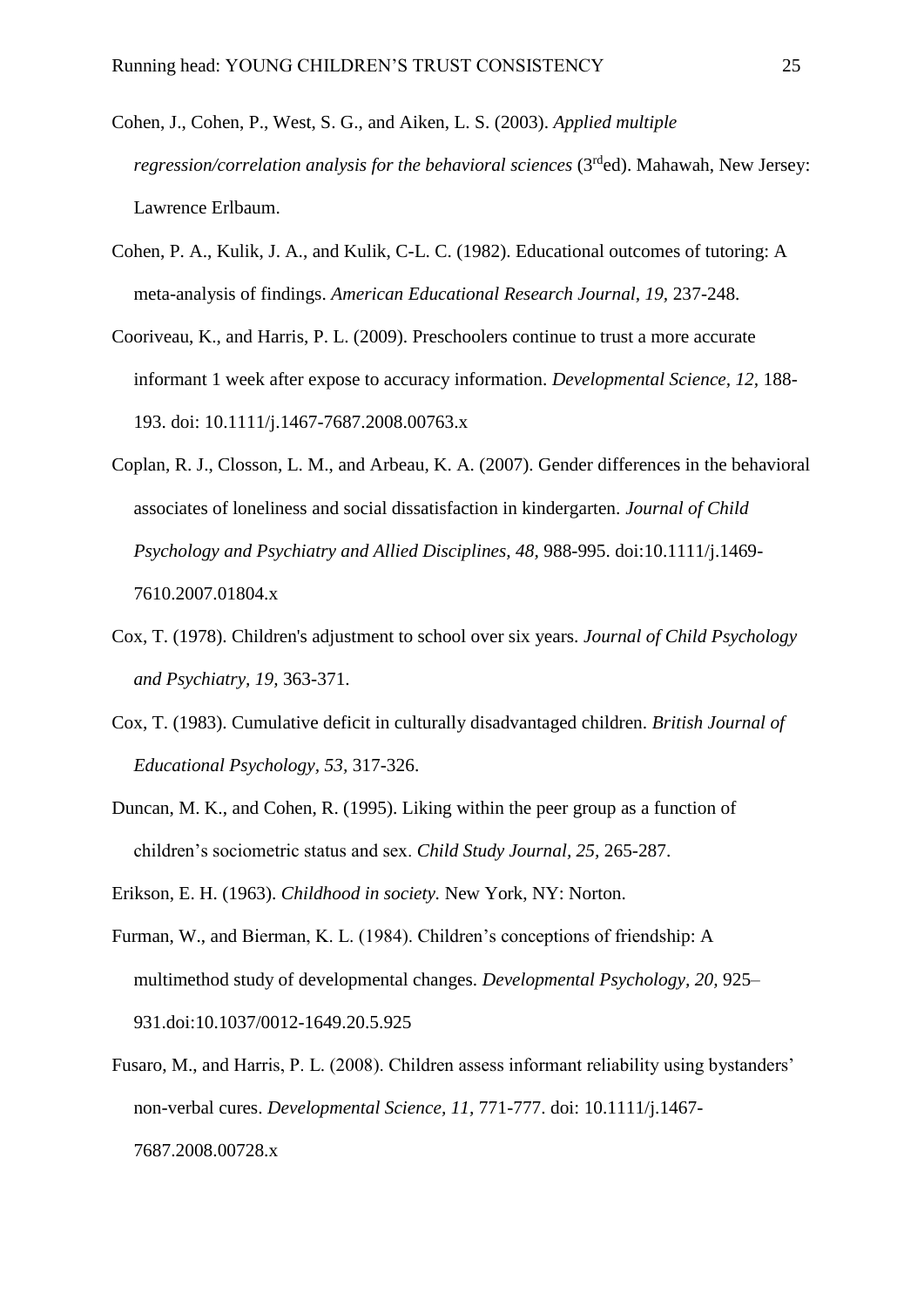- Galanaki, E., and Kalantzi-Azizi, A. (1999). Loneliness and social dissatisfaction: It's relations with children's self efficacy for peer interaction. *Child Study Journal, 29,* 1-23.
- Galvan, A., Spatzier, A., and Juvonen, J. (2011). Perceived norms and social values to capture school culture in elementary and middle school. *Journal of Applied Developmental Psychology, 32,* 346-353.doi: 10.1016/j.appdev.2011.08.005
- Graff, M. (2003). Individual differences in sense of classroom community in a blended learning environment. *Journal of Educational Media, 28,* 203-210. doi: 10.1080/1358165032000165635
- Harris, P. L. (2007). Trust. *Developmental Science, 10,* 135-138. doi: 10.1111/j.1467- 7687.2007.00575.x
- Harrist, A. W., and Bradley, K. D. (2003). "You can't say you can't play": intervening in the process of social exclusion in kindergarten classroom. *Early Childhood Research Quarterly, 18,* 185-205.doi: 10.1016/S0885-2006(03)00024-3
- Hay, D. F., Payne, A., and Chadwick, A. (2004). Peer relations in childhood. *Journal of Child Psychology and Psychiatry, 45,* 84-108. doi:10.1016/S0022-4405(03)00048-7
- Howes, C. (2010). *Peer groups and children's development.* Chichester, West Sussex: Wiley-Blackwell.
- Howes, C., Phillipsen, L. C., and Peisner-Feinberg, E. (2000). The consistency of perceived teacher-child relationships between preschool and kindergarten. *Journal of School Psychology, 38,* 113-132.
- Hughes, J. N., and Zhang, D. (2007). Effects of the structure of classmates' perceptions of peers' academic abilities on children's perceived cognitive competence, peer acceptance, and engagement. *Contemporary Educational Psychology, 32,* 400-419. doi:10.1016/j.cedpsych.2005.12.003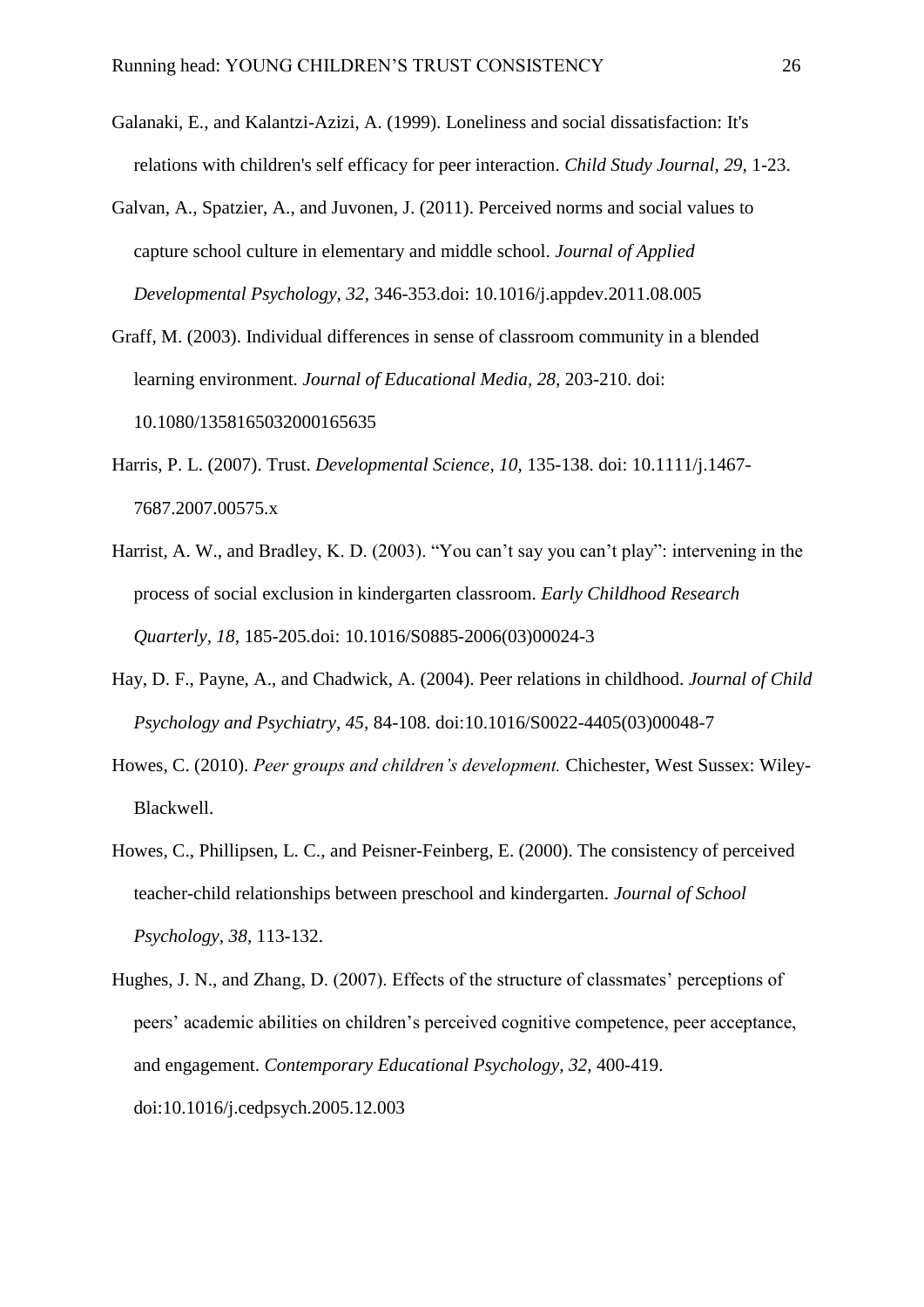- Imber, S. (1973). Relationship of trust to academic performance. *Journal of Personality and Social Psychology, 28,* 145-150.doi: 10.1037/h0035644
- Iverson, A. M., Barton, E. A., and Iverson, G. L. (1997). Analysis of risk to children participating in a sociometric task. *Developmental Psychology, 33,* 104-112.
- Johnson, C., Ironsmith, M., Snow, C. W., & Poteat, G. M.(2000). Peer acceptance and social adjustment in preschool and kindergarten. *Early Childhood Education Journal, 27,* 207- 212.
- Kenny, D. A., and La Voie, L. (1984). The social relations model. *Advances in Experimental Social Psychology, 18,* 141-182. doi: 10.1016/S0065-2601(08)60144-6
- Kochenderfer, B. J., and Ladd, G. W. (1996a) Peer victimization: Manifestations and relations to school adjustment in kindergarten, *Journal of School Psychology, 34,* 267-283. doi: 10.1016/0022-4405(96)00015-5
- Kochenderfer, B. J., and Ladd, G. W. (1996b) Peer victimization: Cause or consequence of school maladjustment? *Child Development, 67,* 1305-1317.doi: 10.1111/j.1467- 8624.1996.tb01797.x
- Koenig, M. A., Clément, F., and Harris, P. L. (2004). Trust in testimony Children's use of true and false statements. *Psychological Science, 15,* 694-698. doi: 10.1111/j.0956- 7976.2004.00742.x
- Kutnick, P., & Kington, A. (2005). Children's friendships and learning in school: Cognitive enhancement through social interaction? *British Journal of Educational Psychology, 75,*  521-538. doi: 10.1348/000709904X24591
- Kwon, K., and Lease, A. M. (2009). Children's social identification with a friendship group: A moderating effect on intent to conform to norms. *Small Group Research, 40,* 694- 719. doi:10.1177/1046496409346578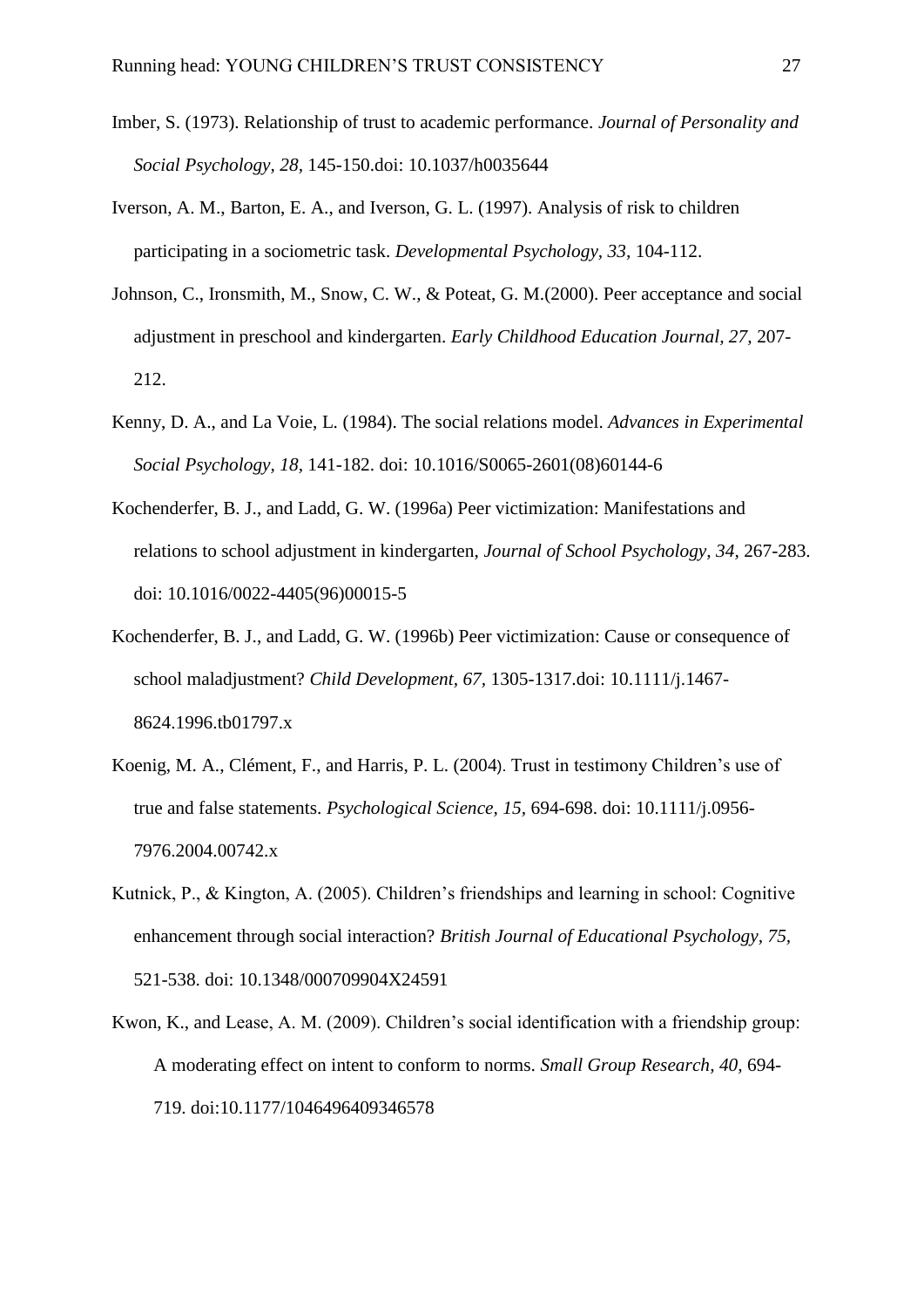- Ladd, G. W. (1990). Having friends, keeping friends, making friends and being liked by peers in the classroom: Predictors of children's early school adjustment? *Child Development, 61,* 1081-1100.doi: 10.1111/j.1467-8624.1990.tb02843.x
- Ladd, G. W. (1996). Shifting ecologies during the 5 to 7 year period: Predicting children's adjustment during the transition to grade school. In A. J. Sameroff and M. M. Haith (Eds.), *The five to seven year shift: The age of reason and responsibility.* (pp. 363-386). Chicago: The University of Chicago Press
- Ladd, G. W., Buhs, E. S., and Seid, M. (2000). Children's initial sentiments about kindergarten: Is school liking an antecedent of early classroom participation and achievement? *Merrill-Palmer Quarterly, 46,* 255-279.
- Ladd, G. W., Buhs, E. S., and Troop, W. (2002). Children's interpersonal skills and relationships in school settings: Adaptive significance and implications for school-based prevention and intervention programs. In P. K. Smith and C. H. Hart (Eds.), *Blackwell handbook of childhood social development* (pp. 394-415). Oxford: Blackwell publishers.
- Ladd, G. W., and Coleman, C. C. (1997). Children's classroom peer relationships and early school attitudes: Concurrent and longitudinal associations. *Early Education and Development, 8,* 51-66. doi: 10.1207/s15566935eed0801\_5
- Ladd, G. W., and Kochenderfer, B. J. (1996). Linkages between friendship and adjustment during early school transitions. In W. M. Bukowski, A. F. Newcomb, and W. W. Hartup (Eds.), *The company they keep: Friendship in childhood and adolescence* (pp. 322-345). Cambridge: Cambridge University Press.
- Ladd, G. W., Kochenderfer, B. J., and Coleman, C. C. (1996). Friendship quality as a predictor of young children's early school adjustment. *Child Development, 67,* 1103-1118. doi:10.1111/1467-8624.ep9704150186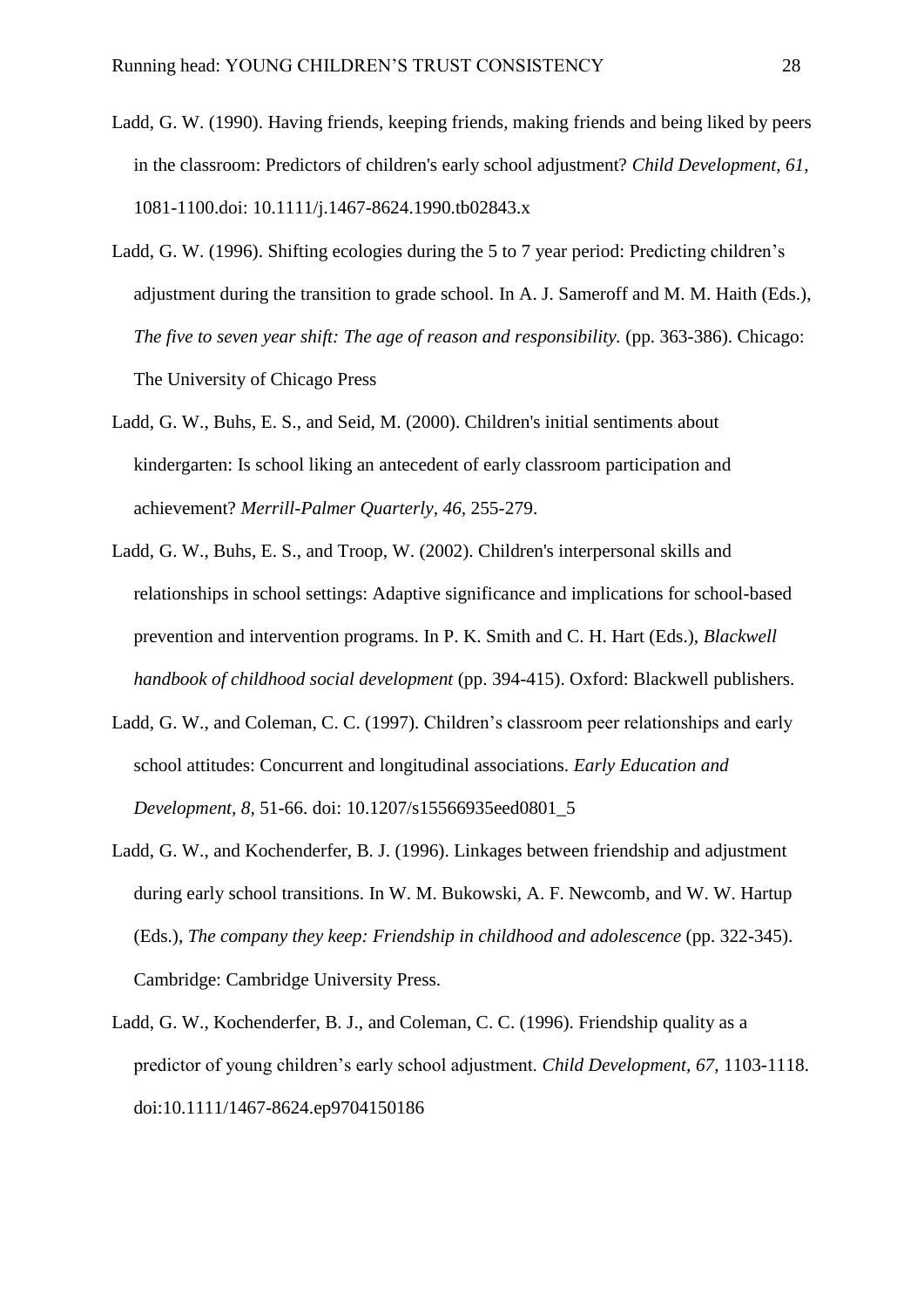- Ladd, G. W., and Price, J. M. (1987) Predicting children's social and school adjustment following transition from preschool to kindergarten, *Child Development, 58,* 1168- 1189.doi:10.1111/1467-8624.ep8591080
- Maassen, G. H., van Boxtel, H. W., and Goossens, F. A. (2005). Reliability of nominations and two-dimensional rating scale methods for sociometric status determination. *Applied Developmental Psychology, 26,* 51-68. doi:10.1016/j.appdev.2004.10.005
- Maccoby, E. E. (1988). Gender as a social category. *Developmental Psychology, 24,* 755- 765.doi: 10.1037/0012-1649.24.6.755
- Maccoby, E. E. (1990). Gender and relationships: A developmental account. *American Psychologist, 45,* 513-520.doi: 10.1037/0003-066X.45.4.513
- Martin, C. L., Kornienko, O., Schaefer, D. R., Hanish, L. D., Fabes, R. A., and Goble, P. (2012). The role of sex of peers and gender-typed activities in young children's peer affiliative networks: A longitudinal analysis of selection and influence. *Child Development.* Advance online publication. doi: 10.1111/cdev.12032
- Nesdale, D., Maass, A., Kiesner, J., Durkin, K., Griffiths, J., and James, B. (2009). Effects of peer group rejection and a new groups' norms on children's intergroup attitudes. *British Journal of Developmental Psychology, 27,* 799-814. doi: 10.1348/026151008X381690
- Nesdale, D., and Dalton, D. (2011). Children's social groups and intergroup prejudice: Assessing the influence and inhibition of social group norms. *British Journal of Developmental Psychology, 29,* 895-909. doi: 10.1111/j.2044-835X.2010.02017.x
- Office for National Statistics (2001). 2001 Census: Standard Area Statistics (England and Wales) accessed via http://census.ac.uk/casweb/, retrieved December 6, 2009.
- Pace, C. S., San Martini, P., and Zavattini, G. C. (2011). The factor structure of the Inventory of Parent and Peer Attachment (IPPA): A survey of Italian adolescents. *Personality and Individual Differences, 51,*83-88.doi: 10.1016/j.paid.2011.03.006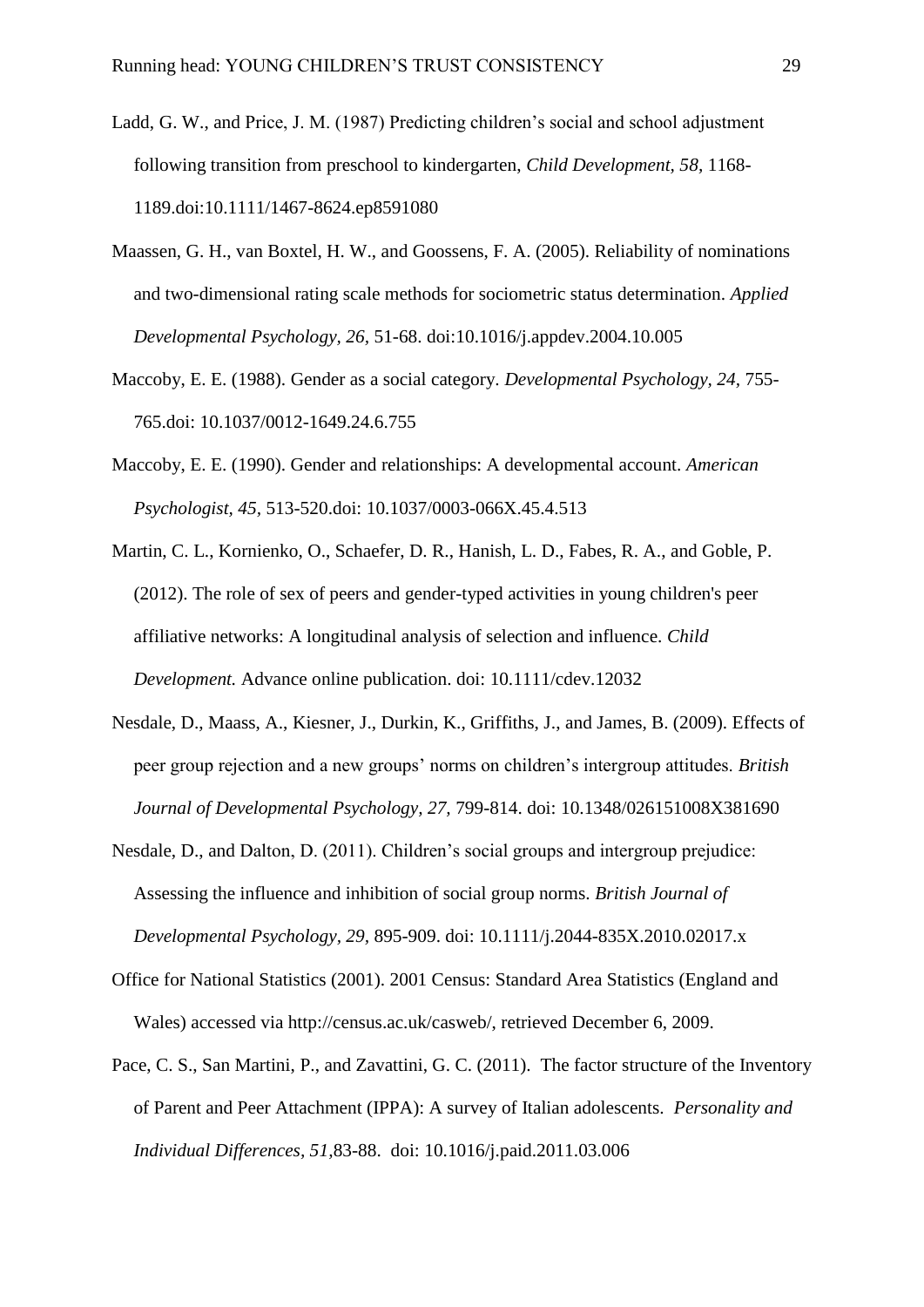- Parker, J. G., and Asher, S. R. (1987). Peer relations and later personal adjustment: Are lowaccepted children at risk? *Psychological Bulletin, 102,* 357-389.
- Pianta, R. C., Nimetz, S. L., and Bennett, E. (1997). Mother-child relationships, teacher-child relationships, and school outcomes in preschool and kindergarten. *Early Childhood Research Quarterly, 12,* 263-280.
- Rotenberg, K. J. (1991). Children's interpersonal trust: An introduction. In K. J. Rotenberg (Ed.), *Children's interpersonal trust: Sensitivity to lying, deception, and promise violations* (pp. 1-4). New York: Springer.
- Rotenberg, K. J. (1994). Loneliness and interpersonal trust. *Journal of Social and Clinical Psychology, 13,* 152-173.doi: 10.1521/jscp.1994.13.2.152
- Rotenberg, K. J. (2010).The conceptualization of interpersonal trust: A basis, domain, and target framework, in K. J. Rotenberg (Ed.), *Interpersonal trust during childhood and adolescence*(pp. 25-59). Cambridge: Cambridge University Press.
- Rotenberg, K. J., Addis, N., Betts, L. R., Corrigan, A., Fox, C., Hobson, Z., … Boulton, M. J. (2010). The relation between trust beliefs and loneliness from childhood to adulthood. *Personality and Social Psychology Bulletin, 36,* 1086-1100.doi:

10.1177/0146167210374957

- Rotenberg, K. J., and Boulton, M. J. (2012). Interpersonal trust consistency and the quality of peer relationships during childhood. *Social Development.* Advance online publication. doi: 10.1111/sode.12005.
- Rotenberg, K. J., Boulton, M.J., and Fox, C. (2005). Cross-sectional and longitudinal relations among children's trust beliefs, psychological maladjustment and social relationships: Are very high as well as very low trusting children at risk? *Journal of Abnormal Child Psychology, 33,* 595-610.doi: 10.1007/s10802-005-6740-9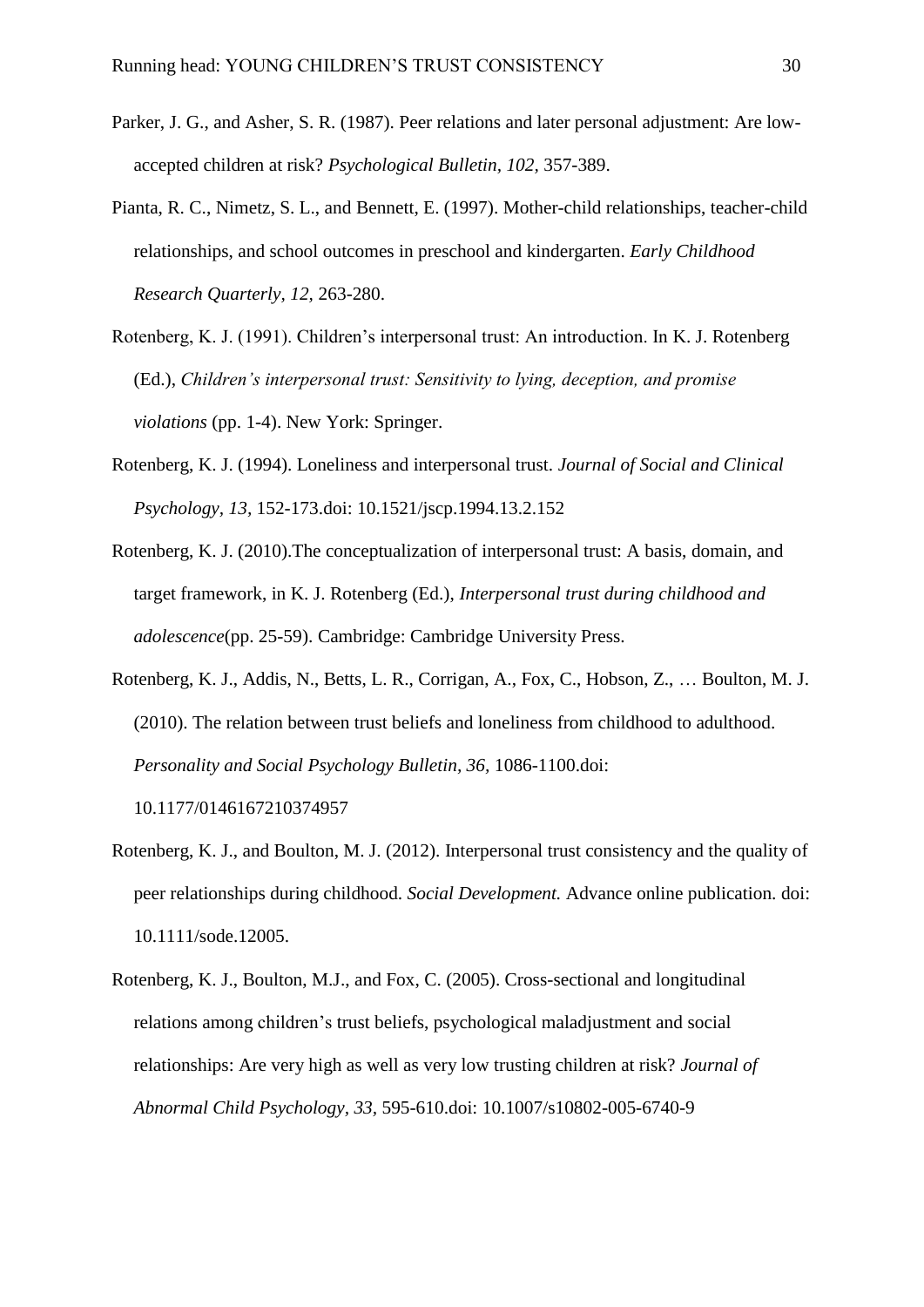- Rotenberg, K. J., MacDonald, K. J., and King, E. V. (2004). The relationship between loneliness and interpersonal trust during middle childhood. *The Journal of Genetic Psychology, 165,* 233-249.doi: 10.3200/GNTP.165.3.233-249
- Rotenberg, K. J., McDougall, P., Boulton, M. J., Vaillancourt, T., Fox, C., and Hymel, S. (2004). Cross-sectional and longitudinal relations among peer-reported trustworthiness, social relationships, and psychological adjustment in children and early adolescents from the United Kingdom and Canada. *Journal of Experimental Child Psychology, 88,* 46- 67.doi: 10.1016/j.jecp.2004.01.005
- Rotenberg, K. J., Michalik, N., Eisenberg, N., and Betts, L. R. (2008). The relations among young children's peer-reported trustworthiness, inhibitory control, asocial behavior, and preschool adjustment. *Early Childhood Research Quarterly, 23,* 288-298. doi: 10.1016/j.ecresq.2007.04.003
- Rotter, J. B. (1967). A new scale for the measurement of interpersonal trust. *Journal of Personality, 35,* 651-665.doi: 10.1111/j.1467-6494.1967.tb01454.x
- Rotter, J. B. (1971). Generalized expectancies for interpersonal trust. *American Psychologist, 26,* 443-452.doi: 10.1111/j.1467-6494.1967.tb01454.x
- Rotter, J. B. (1980). Interpersonal trust, trustworthiness and gullibility. *American Psychologist, 35,* 1-7.doi: 10.1037/0003-066X.35.1.1
- Szcześniak, M., Colaço, M., and Rondón, G. (2012). Development of interpersonal trust among children and adolescents. *Polish Psychological Bulletin, 43,* 50-58. doi: 10.2478/v10059-012-0006-5
- Tabachnick, B. G., and Fidell, L. S. (2001). *Using multivariate statistics 4 th edition*. Boston: Allyn and Bacon.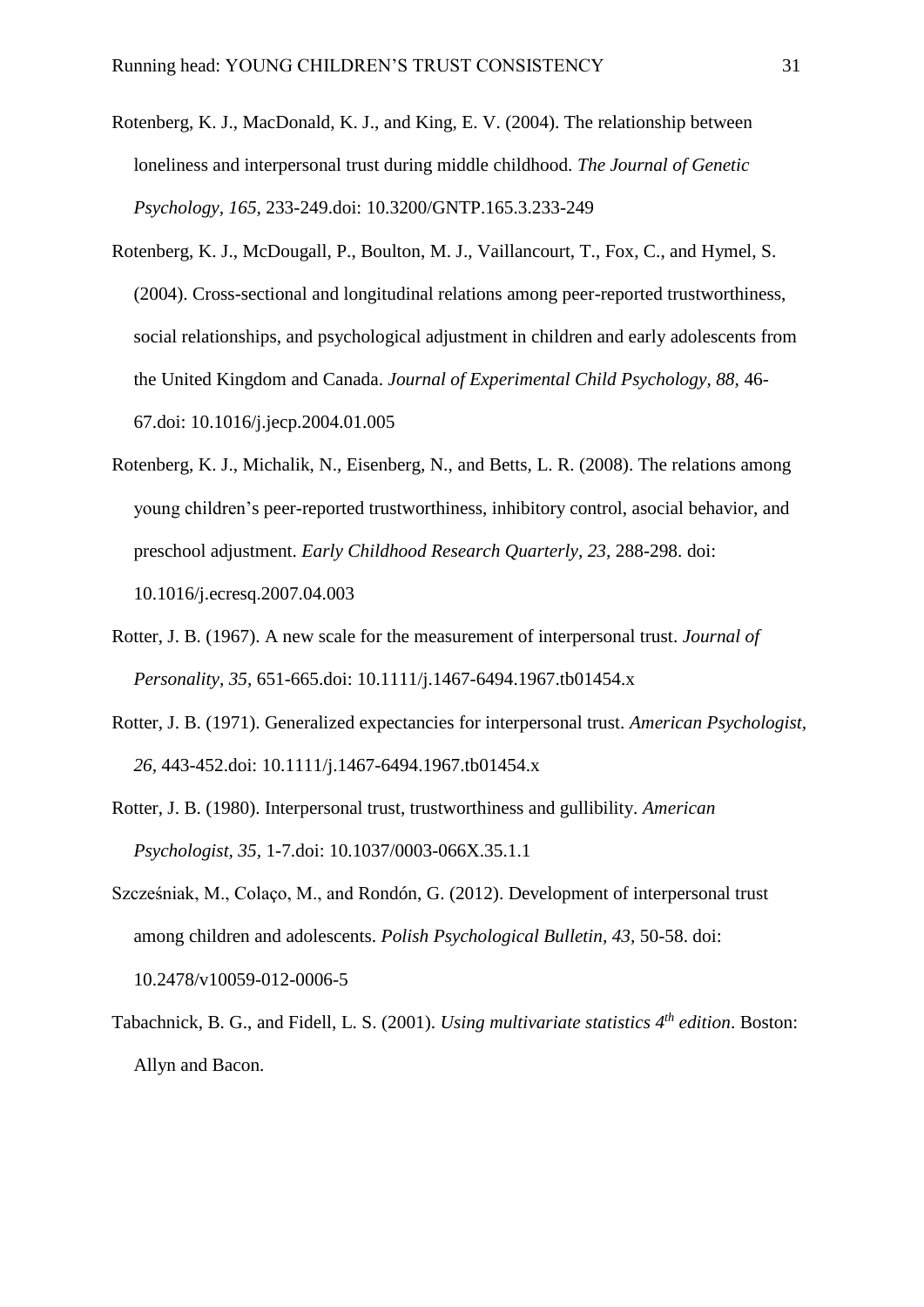- Tschannen-Moran, M., and Hoy, W. K. (2000). A multidisciplinary analysis of the nature, meaning, and measurement of trust. *Review of Educational Research, 70,* 547-593.doi: 10.3102/00346543070004547
- Underwood, M. K., Schockner, A. E., and Hurley, J. C. (2001). Children's responses to sameand other-gender peers: An experimental investigation with 8-, 10-, and 12-year-olds. *Developmental Psychology, 37,* 362-372. doi: 10.1037//0012-1649.37.3.362
- Yee, M., and Brown, R. (1994). The development of gender differentiation in young children. *British Journal of Social Psychology, 33,* 183-196.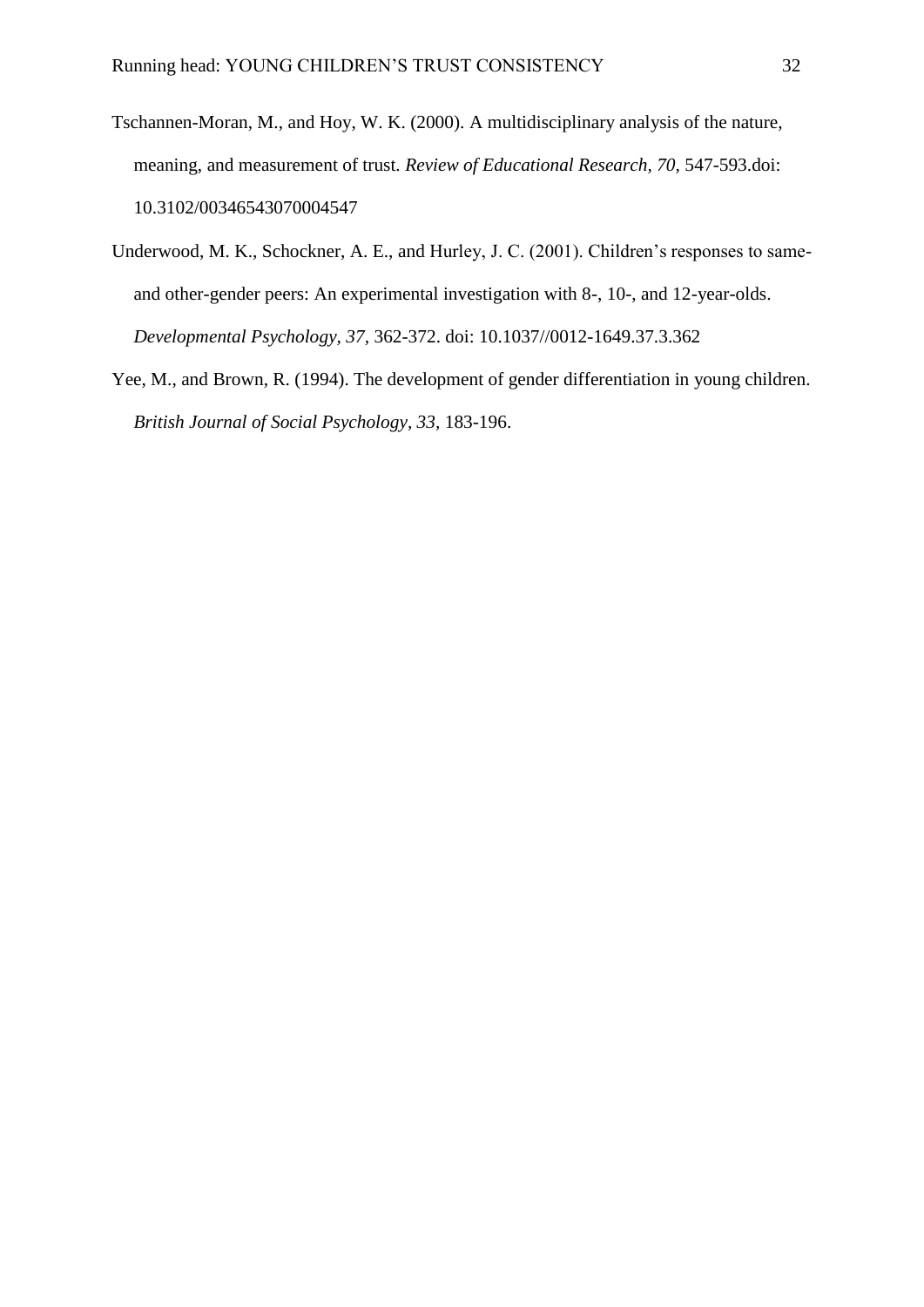## Table 1

*Summary of intercorrelations, means, standard deviations, and Ranges for the measures of interpersonal trust consistency and school* 

## *adjustment at Time 1*

|                                           | $\boldsymbol{M}$ | SD   | Range 2 |          | 3        | $\overline{4}$ | 5                   | 6         | 7                   | 8        | 9                   |
|-------------------------------------------|------------------|------|---------|----------|----------|----------------|---------------------|-----------|---------------------|----------|---------------------|
| 1. Same-sex promise-keeping consistency   | $-.04$           | .84  | 4.81    | $.74***$ | $.69***$ | $.54***$       | .00                 | .07       | $-.15$ <sup>*</sup> | $-.10$   | $-.13$              |
| 2. Same-sex secret-keeping consistency    | $-.01$           | .84  | 5.93    |          | $55***$  | $.71***$       | .02                 | .10       | $-.17*$             | $-.10$   | $-.15$ <sup>*</sup> |
| 3. Class-wide promise-keeping consistency | $-.04$           | .84  | 4.82    |          |          | $.73***$       | $-.10$              | .08       | $-.25***$           | $-.12$   | $-.22$ **           |
| 4. Class-wide secret-keeping consistency  | $-0.00$          | .79  | 4.95    |          |          |                | $-.15$ <sup>*</sup> | .09       | $-.25***$           | $-.13$   | $-.24***$           |
| 5. School liking                          | 27.91            | 8.76 | 28      |          |          |                |                     | $-.19***$ | .12                 | .12      | $.31***$            |
| 6. Loneliness                             | 10.75            | 4.50 | 16      |          |          |                |                     |           | $-.12$              | $-.10$   | $-.10$              |
| 7. On-task classroom involvement          | 9.74             | 2.46 | 9       |          |          |                |                     |           |                     | $.57***$ | $.55***$            |
| 8. Positive orientation                   | 7.92             | 2.05 | 8       |          |          |                |                     |           |                     |          | $.48***$            |
| 9. Maturity                               | 5.63             | 2.56 | 10      |          |          |                |                     |           |                     |          |                     |

Note. df = 190 \*\*\*  $p \le 0.001$ , \*\*,  $p < 0.01$  \*  $p < 0.05$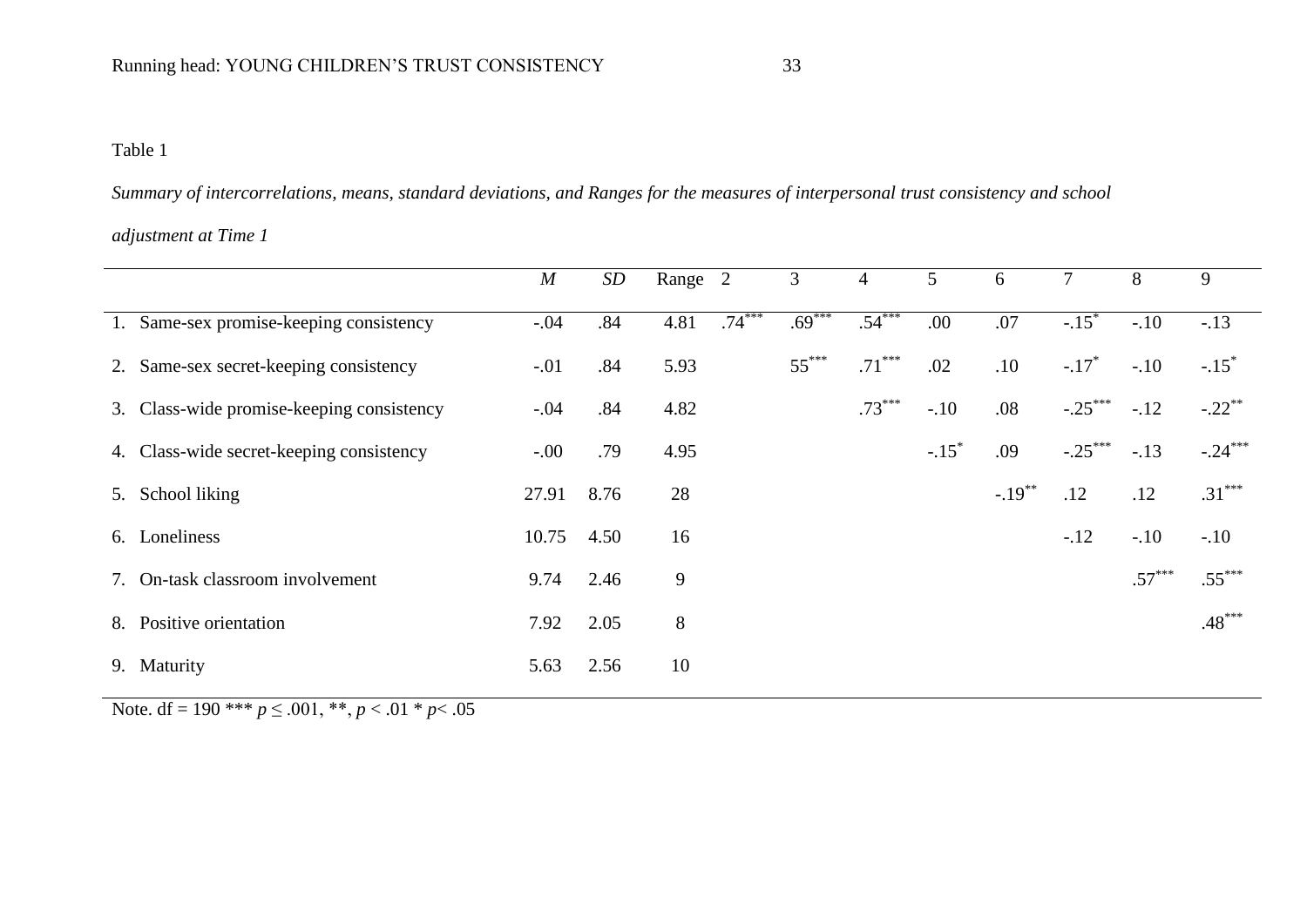## Table 2

*Summary of intercorrelations, means, standard deviations, and Ranges for the measures of interpersonal trust consistency and school* 

## *adjustment at Time 2*

|                                           | $\boldsymbol{M}$ | SD   | Range 2 |         | 3        | $\overline{4}$ | 5      | 6         | 7         | 8        | 9                   |
|-------------------------------------------|------------------|------|---------|---------|----------|----------------|--------|-----------|-----------|----------|---------------------|
| 1. Same-sex promise-keeping consistency   | $-.02$           | .75  | 4.15    | $67***$ | $.71***$ | $.47***$       | $-.01$ | .06       | $-.35***$ | $-.14*$  | $-14$               |
| 2. Same-sex secret-keeping consistency    | $-.03$           | .76  | 4.71    |         | $.44***$ | $.60***$       | $-.10$ | .11       | $-.24***$ | $-.06$   | $-.10$              |
| 3. Class-wide promise-keeping consistency | $-.03$           | .72  | 3.96    |         |          | $.76***$       | .02    | .07       | $-.41***$ | $-.16*$  | $-.25***$           |
| 4. Class-wide secret-keeping consistency  | $-.03$           | .74  | 3.88    |         |          |                | $-.07$ | .13       | $-.31***$ | $-.10$   | $-.17$ <sup>*</sup> |
| 5. School liking                          | 28.50            | 8.99 | 28      |         |          |                |        | $-.31***$ | $.21***$  | .11      | $.24***$            |
| 6. Loneliness                             | 9.53             | 4.33 | 16      |         |          |                |        |           | $-.21***$ | $-.07$   | $-.13$              |
| 7. On-task classroom involvement          | 9.79             | 2.57 | 11      |         |          |                |        |           |           | $.51***$ | $.55***$            |
| 8. Positive orientation                   | 7.88             | 2.32 | $8\,$   |         |          |                |        |           |           |          | $.66***$            |
| 9. Maturity                               | 5.47             | 2.52 | 10      |         |          |                |        |           |           |          |                     |

Note. df = 190 \*\*\*  $p \le 0.001$ , \*\*,  $p < 0.01$  \*  $p < 0.05$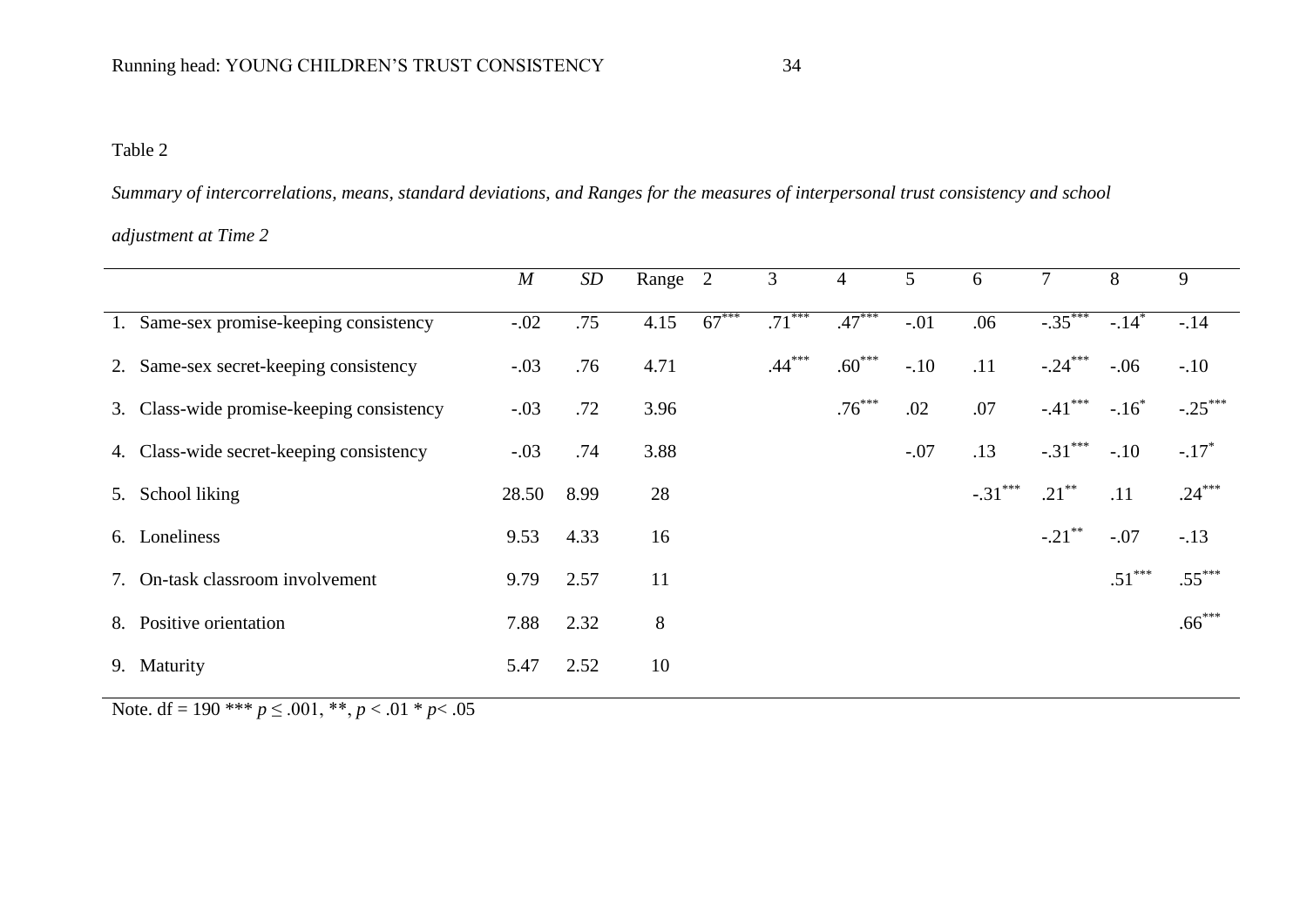## Table 3

# *Multiple regression analyses predicting school adjustment at Time 2 from the*

## *corresponding adjustment measure and age at Time 1*

|                       | Loneliness | School liking | On-task classroom | Positive    | Maturity   |
|-----------------------|------------|---------------|-------------------|-------------|------------|
|                       |            |               | involvement       | orientation |            |
| Predictor variable at | β          | β             | $\beta$           | β           | β          |
| Time 1                |            |               |                   |             |            |
| Age                   | $-.04$     | $-.08$        | $-.28***$         | $-.16*$     | $.13*$     |
| Corresponding         | .11        | $.44***$      | $.60***$          | $.37***$    | $.44***$   |
| adjustment measure    |            |               |                   |             |            |
| $R^2$                 | .01        | .19           | .36               | .12         | .20        |
| $\boldsymbol{F}$      | 1.63       | 23.95***      | 53.97***          | $14.46***$  | $26.28***$ |
|                       |            |               |                   |             |            |

Note. n = 190 \*\*\*  $p \le 0.001$ , \*  $p < 0.05$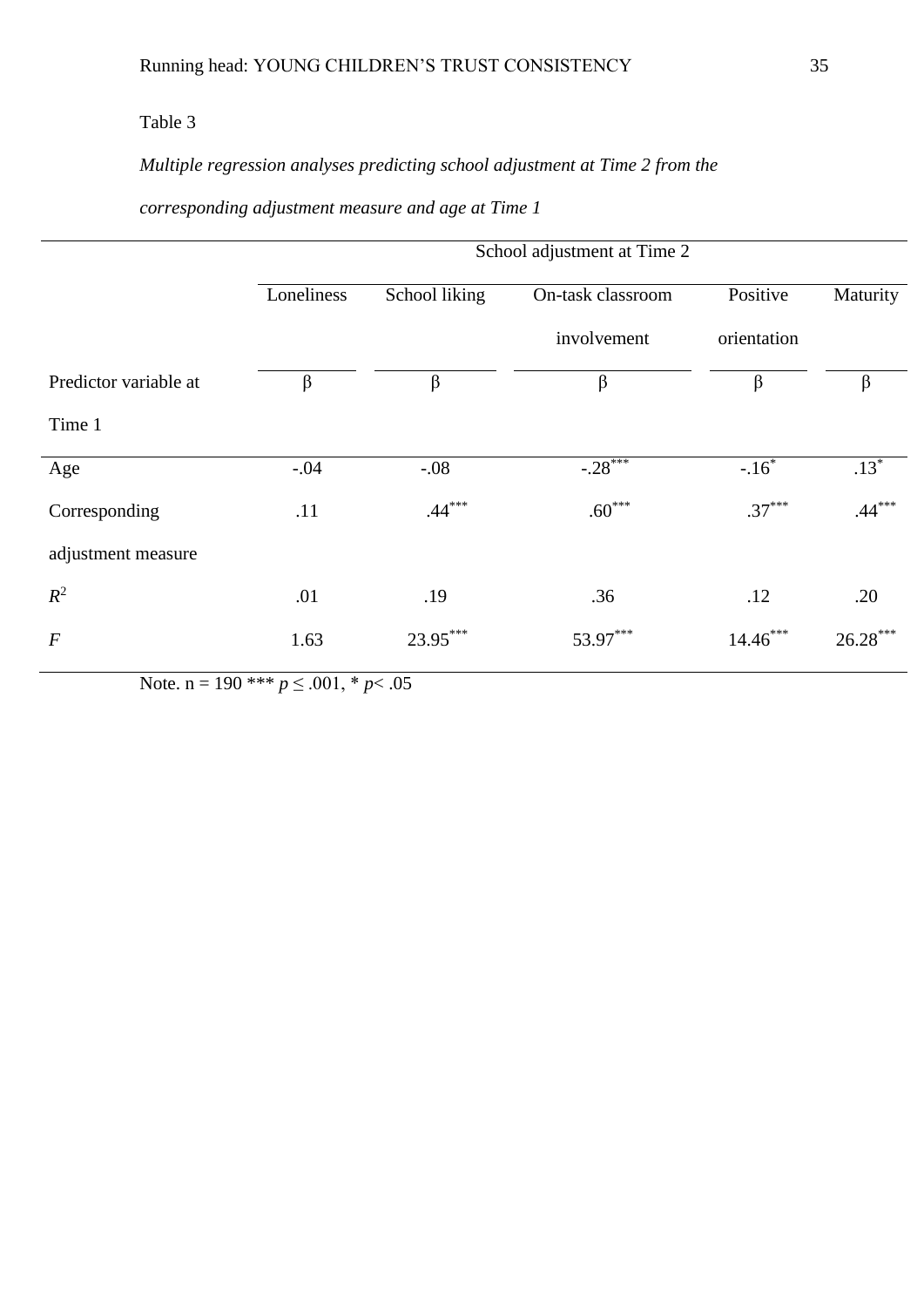|                       | School adjustment at Time 2 |                  |                        |             |           |  |  |
|-----------------------|-----------------------------|------------------|------------------------|-------------|-----------|--|--|
| Interpersonal trust   | Loneliness                  | School liking    | On-task classroom      | Positive    | Maturity  |  |  |
| consistency at Time 1 |                             |                  | involvement            | orientation |           |  |  |
|                       |                             | Same-sex peers   |                        |             |           |  |  |
| Promise-keeping       |                             |                  |                        |             |           |  |  |
| Curvilinear $\beta$   | .04                         | $-.14$           | .02                    | $-.01$      | $-.01$    |  |  |
| Linear $\beta$        | $-.02$                      | .09              | $-.10$                 | $-.12$      | $-.11$    |  |  |
| $R^2$                 | .00                         | .03              | .01                    | .01         | .01       |  |  |
| $\boldsymbol{F}$      | .79                         | $3.17*$          | 1.04                   | 1.35        | 1.13      |  |  |
| Secret-keeping        |                             |                  |                        |             |           |  |  |
| Curvilinear $\beta$   | $.20***$                    | $-.24***$        | $-.04$                 | $-.09$      | $-.14$    |  |  |
| Linear $\beta$        | $-.03$                      | .05              | $-.10$                 | $-.06$      | $-.05$    |  |  |
| $R^2$                 | .04                         | $.07\,$          | .01                    | .01         | .02       |  |  |
| $\overline{F}$        | $4.04*$                     | $6.47***$        | .92                    | .98         | 1.77      |  |  |
|                       |                             | Class-wide peers |                        |             |           |  |  |
| Promise-keeping       |                             |                  |                        |             |           |  |  |
| Curvilinear $\beta$   | .06                         | .09              | $.30***$               | $-.16*$     | $-.20**$  |  |  |
| Linear $\beta$        | .07                         | $-.10$           | $-.25***$              | $-.13$      | $-.21***$ |  |  |
| $R^2$                 | .01                         | .02              | .14                    | .03         | .07       |  |  |
| $\overline{F}$        | .72                         | 1.69             | $16.80^{\ast\ast\ast}$ | $4.27*$     | $8.45***$ |  |  |
| Secret-keeping        |                             |                  |                        |             |           |  |  |
| Curvilinear $\beta$   | $-.04$                      | .05              | $-.27***$              | $-.10$      | $-.10$    |  |  |
| Linear $\beta$        | .09                         | $-.14$           | $-.24***$              | $-.13$      | $-.25***$ |  |  |
| $R^2$                 | .01                         | .02              | .12                    | .02         | .07       |  |  |
| $\boldsymbol{F}$      | .92                         | 2.18             | $13.68***$             | 2.37        | $7.30***$ |  |  |

| Table |  |
|-------|--|
|-------|--|

*Curvilinear and linear regression analyses predicting changes in school adjustment* 

Note. n = 190<sup>\*\*\*</sup>  $p \le 0.001$ , \*\*  $p < 0.01$ , \*  $p < 0.05$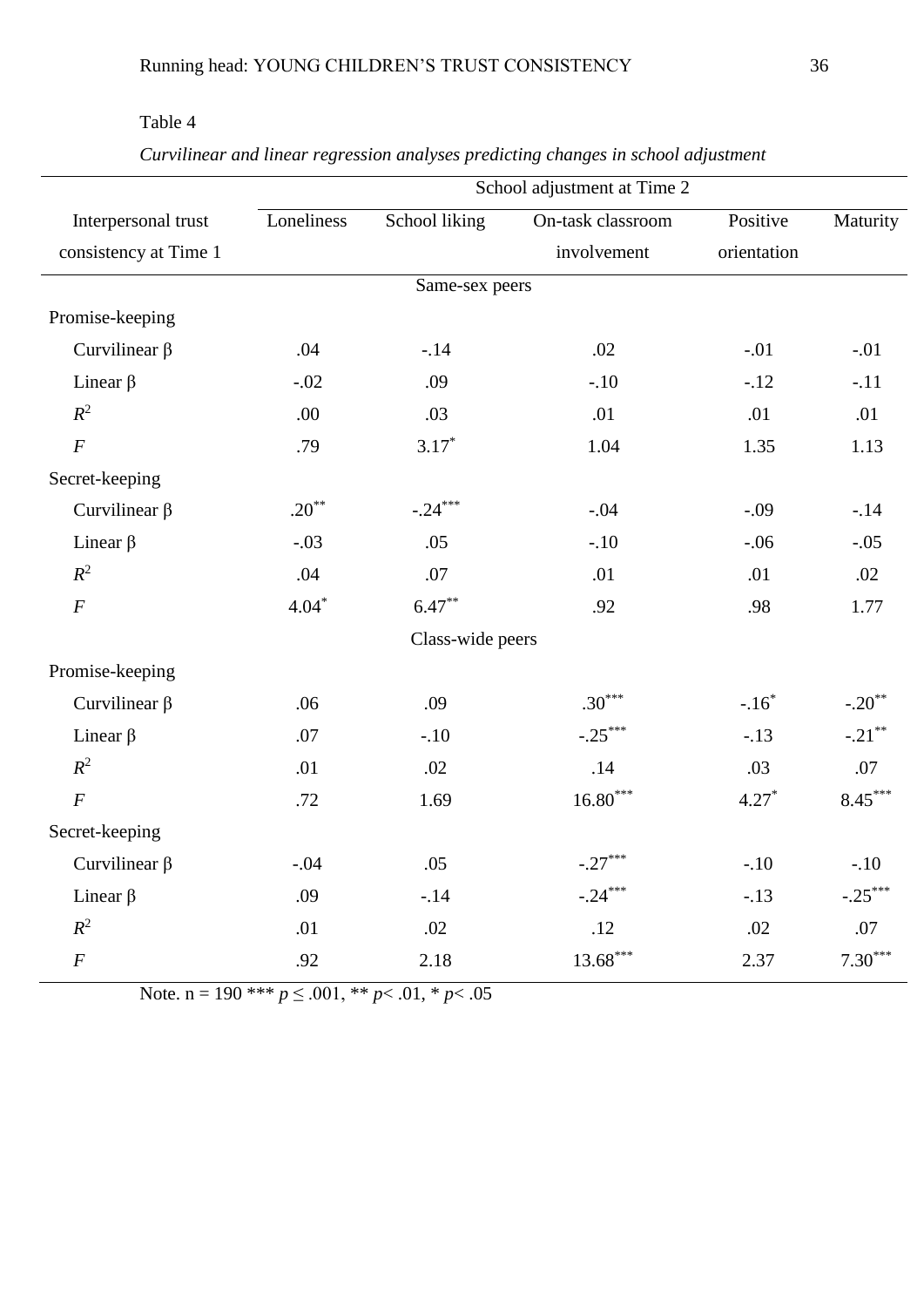





-4.00 -2.00 0.00 2.00

Secret-keeping consistency at Time 1

(a)

-1.00

-2.00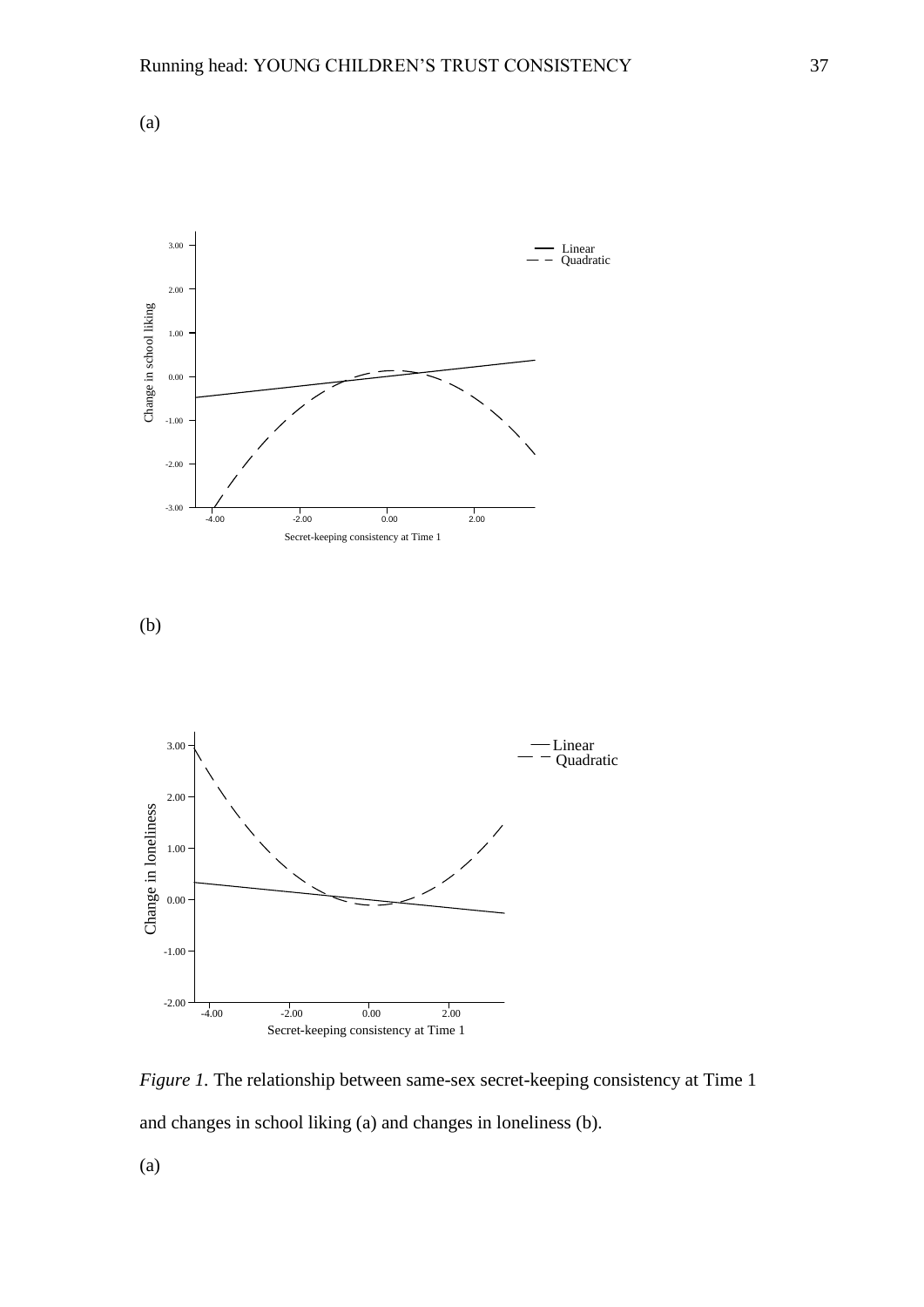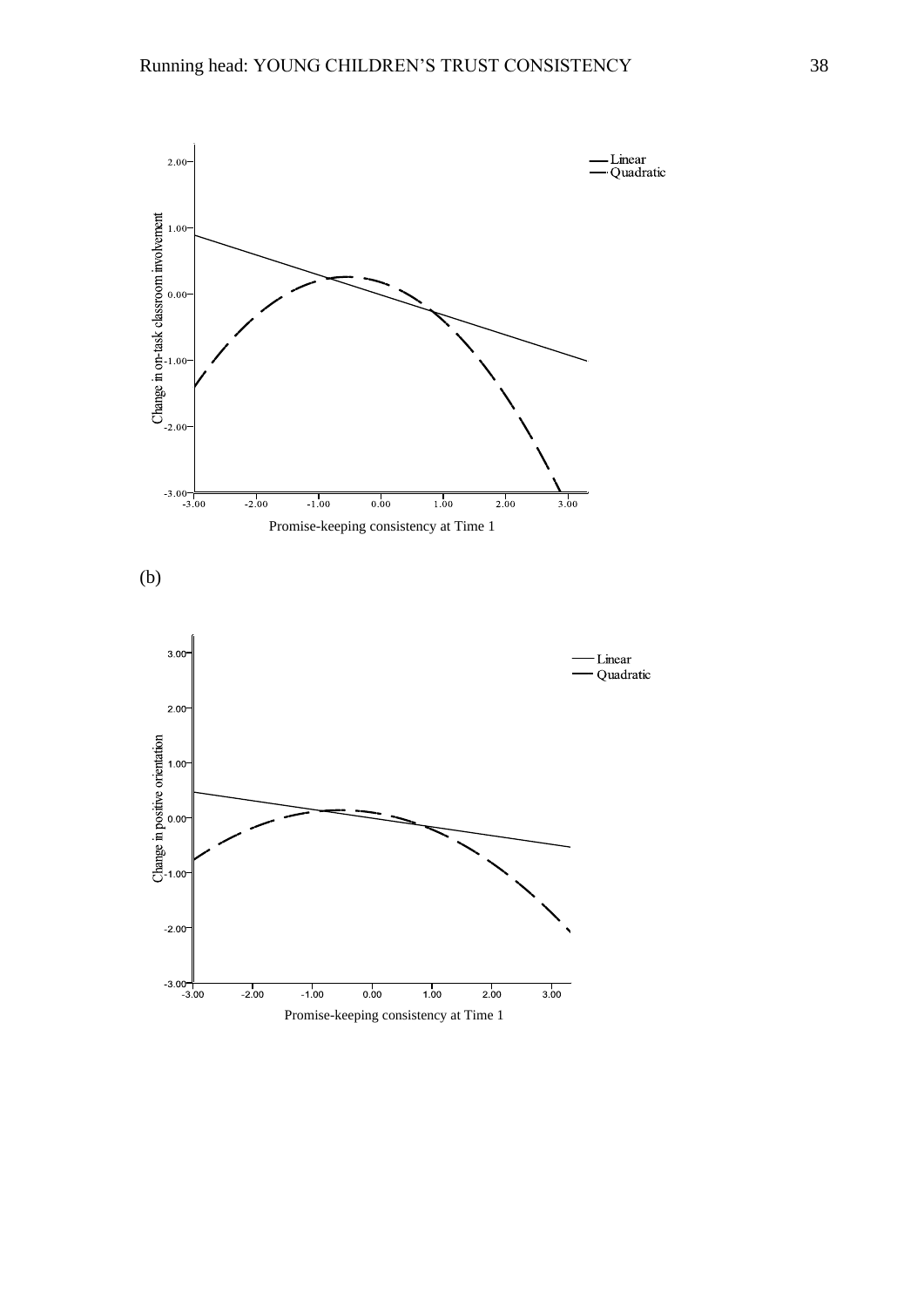

*Figure 2.* The relationship between class-wide promise-keeping consistency at Time 1 and changes in on-task classroom behaviour (a), changes in positive orientation (b), and changes in maturity (c).